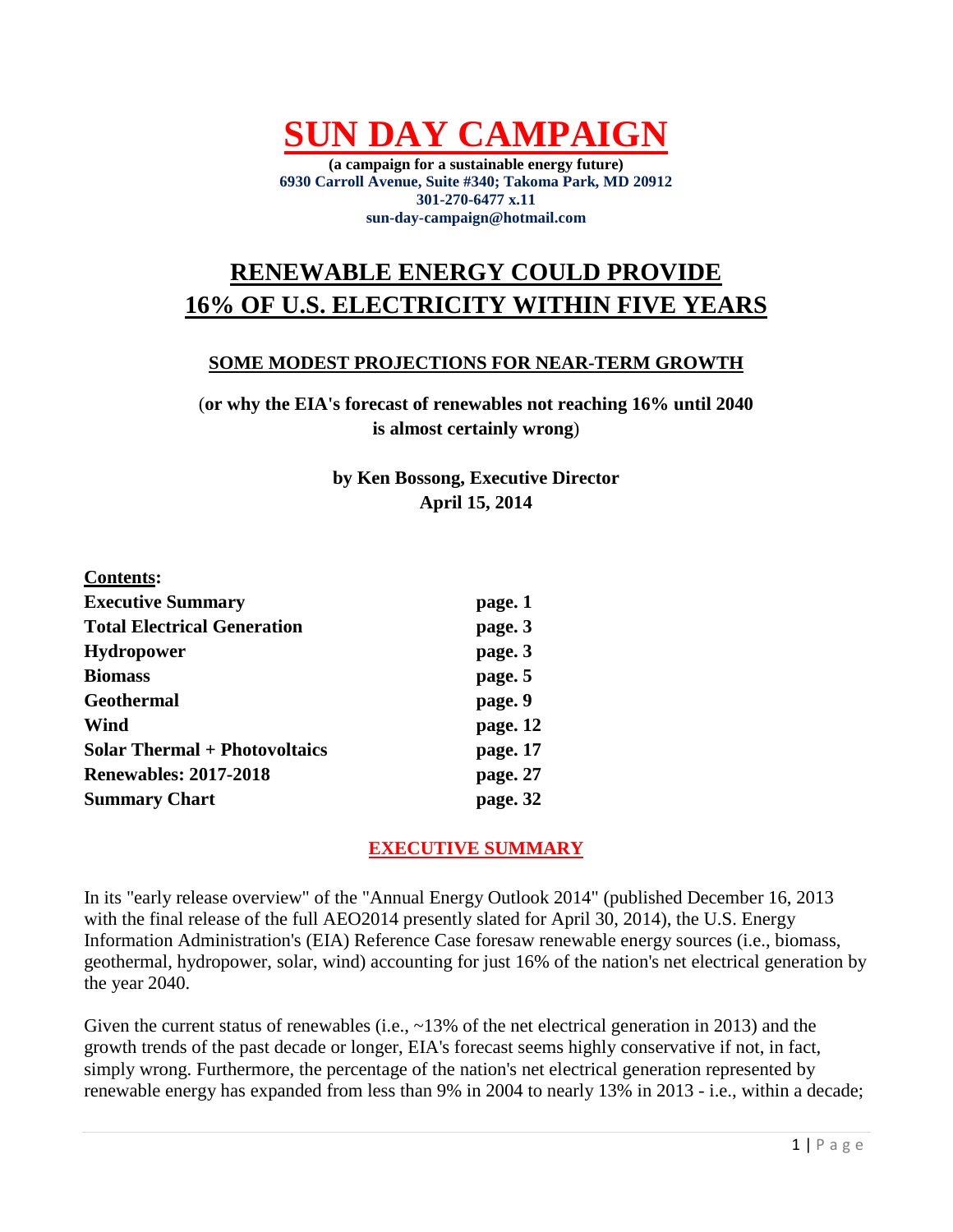thus - particularly in light of the rapidly declining costs for most renewable energy sources - it seems improbable that it will require another 27 years to grow from 13% to 16%.

Inasmuch as policy makers in both the public and private sectors - as well as the media and others - rely heavily upon EIA data when making legislative, regulatory, investment, and other decisions, underestimation can have multiple adverse impacts on the renewable energy industry and, more broadly, on the nation's environmental and energy future.

Accordingly, the SUN DAY Campaign has reviewed EIA's published data for renewable energy sources and their contribution to the nation's net electrical generation for the 11-year period January 1, 2003 through December 31, 2013.

This has included a year-by-year assessment of growth rates for each of the major renewable energy technologies over the past decade as well as actual annual changes in net electrical generation (measured in MWh) for each technology.

The SUN DAY Campaign recognizes that future growth rates for the multiple renewable energy technologies can be impacted by numerous hard-to-assess variables and that the past is not necessarily prologue. Nonetheless, there has been such a remarkable consistency in the growth rates for renewables over the past decade that it seems that some near-term projections based on historical trends can be made with a reasonable degree of confidence.

**Specifically, if past trends continue, renewable energy sources, which accounted for almost 13% of the nation's net electrical generation in 2013, could increase to about 13.5% in 2014, to 14.4% in 2015, to 15.3% in 2016, and reach or exceed 16.0% no later than 2018 -- i.e., within five years and not the 27 years forecast by EIA**.

The assumptions and projections made, on a technology-by-technology basis, are explained below. Following the projections provided for each technology is a listing of recent studies and news reports that offer alternative or complementary scenarios - many of which are more aggressive than those provided by the SUN DAY Campaign based on EIA's numbers.

In addition, it should be noted that the SUN DAY Campaign does not believe that historical trends necessarily reflect the actual cost-effective, near-term deployment potential of renewable energy sources - particularly in light of the rapidly declining costs and technological advances associated with many of them. Moreover, while projections based on EIA data suggest that the percentage of electricity provided by hydropower, biomass, and geothermal sources over the next several years will remain largely unchanged, other studies indicate that significant growth is possible. Consequently, even SUN DAY's analysis may prove to be unduly conservative.

**===========================**

The EIA data cited in this analysis can be found in the February 21, 2014 issue of the agency's "Electric Power Monthly," available at http://www.eia.gov/electricity/monthly. See, in particular, tables 1.1, 1.1A, ES1.A, and ES1.B. The early release version of the "Annual Energy Outlook 2014" can be found at http://www.eia.gov/forecasts/aeo/er/index.cfm; see the section titled "Electricity Generation." The most recent "Short-Term Energy Outlook" can be found at http://www.eia.gov/forecasts/steo.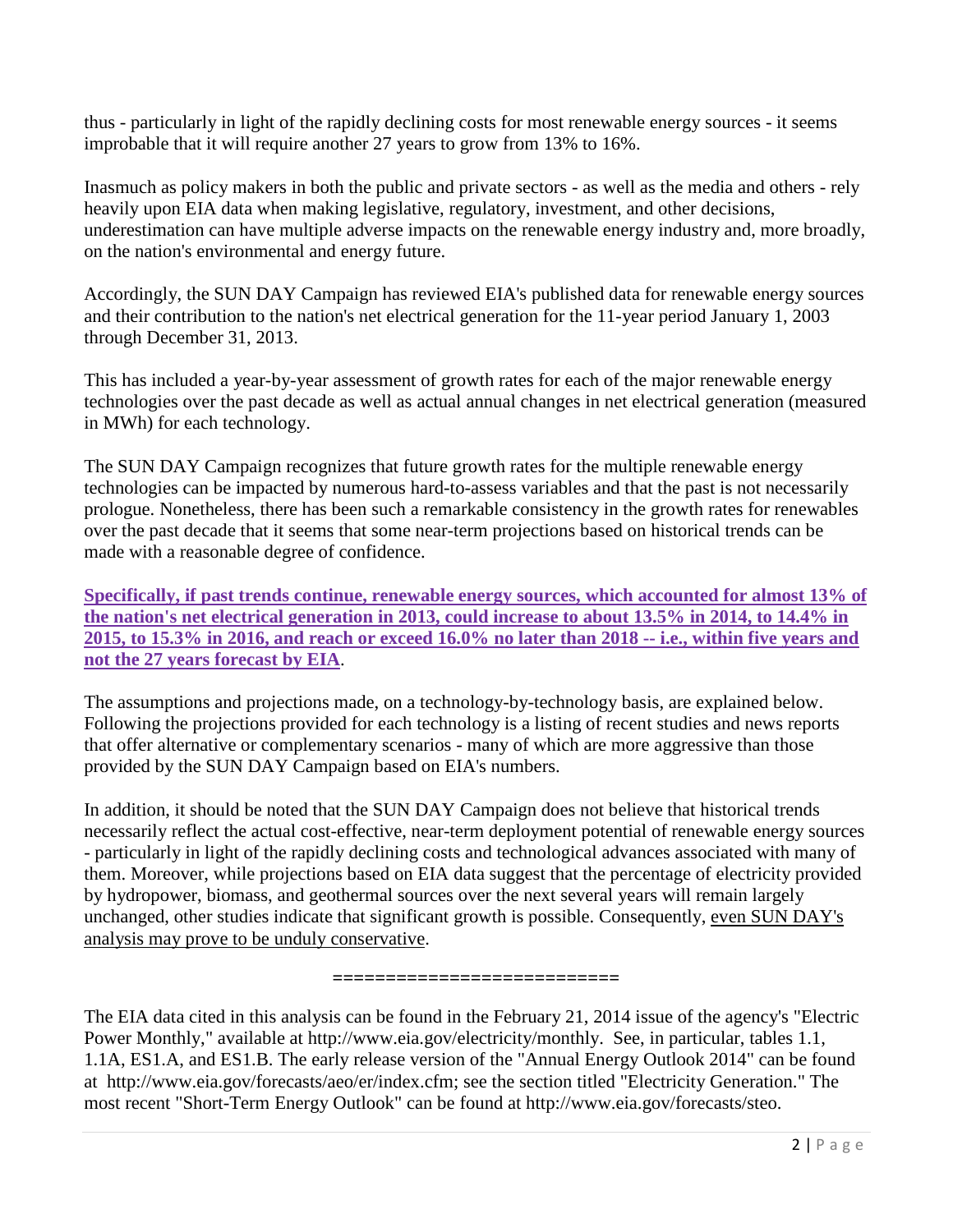# **TOTAL ELECTRICAL GENERATION**

In its "Electric Power Monthly" report (issued on February 21, 2014 with data through December 31, 2013), EIA notes that net electrical generation in 2013 was 4,058,209 Thousand MWh. Further, in its early release overview for the "Annual Energy Outlook 2014," EIA forecasts electrical generation to grow at an annual rate of 0.9%. This analysis uses that data and assumption as a baseline.

Thus, **net U.S. electrical generation in 2014 is projected to grow to 4,094,733 Thousand MWh; in 2015 it will be 4,131,586 Thousand MWh; and for 2016 it will be 4,168,770 Thousand MWh**.

# **HYDROPOWER**

For the past decade, output from conventional hydropower has been remarkably steady overall (notwithstanding slight ups and downs each year) and has averaged 272,870 Thousand MWh per year. It increased slightly to 276,240 Thousand MWh in 2012 but dipped back to 269,136 Thousand MWh in 2013. While some smaller hydro facilities and upgrades at existing plants are expected to come on-line in the next 2-5 years, they may be offset by decreased water flows elsewhere due to climate change or other factors. Therefore, this analysis assumes 273,000 Thousand MWh each year for the near term.

**Hydropower provided about 6.63% of net electrical generation in 2013 and will probably contribute roughly the same percentage in 2014 (unless badly affected by the California drought) but as total net electrical generation slowly increases, its share might dip slightly to 6.61% in 2015, and 6.55% in 2016**. (In its latest "Short-Term Energy Outlook" released on April 8, 2014, EIA projects virtually the same level of consumption from hydropower in 2015 as in 2012.)

Forecasts and Trends for Hydropower and Other Water Technologies Noted by Other Sources:

### **EPRI Calculates U.S. Riverine Hydrokinetic Potential at 3% of Annual Electricity Demand**: Electric Power Research Institute, February 12, 2013

[http://www.epri.com/Press-Releases/Pages/EPRI-Calculates-U-S--Riverine-Hydrokinetic-Potential-at-3](http://www.epri.com/Press-Releases/Pages/EPRI-Calculates-U-S--Riverine-Hydrokinetic-Potential-at-3-of-Annual-Electricity-Demand.aspx) [of-Annual-Electricity-Demand.aspx](http://www.epri.com/Press-Releases/Pages/EPRI-Calculates-U-S--Riverine-Hydrokinetic-Potential-at-3-of-Annual-Electricity-Demand.aspx)

The Electric Power Research Institute recently completed a mapping and assessment of hydrokinetic resources in rivers of the continental United States and found that these undeveloped resources could provide 3 percent of the nation's annual use of electricity. The assessment analyzed 71,398 river segments across the 48 contiguous states and additional river segments in Alaska. It yielded a total theoretical resource estimate of 1,381 TWh/yr for the continental United States, which is equivalent to approximately 25 percent of annual U.S. electricity consumption. The technically recoverable resource estimate for the continental United States is 120 TWh/yr, which represents approximately 3 percent of annual U.S. electricity consumption. The results show that the Lower Mississippi region contributes almost half (47.9 percent) of the technically recoverable resource estimate; Alaska 17.1 percent, the Pacific Northwest region 9.2 percent, and, the Ohio region 5.7 percent. The assessment is part of an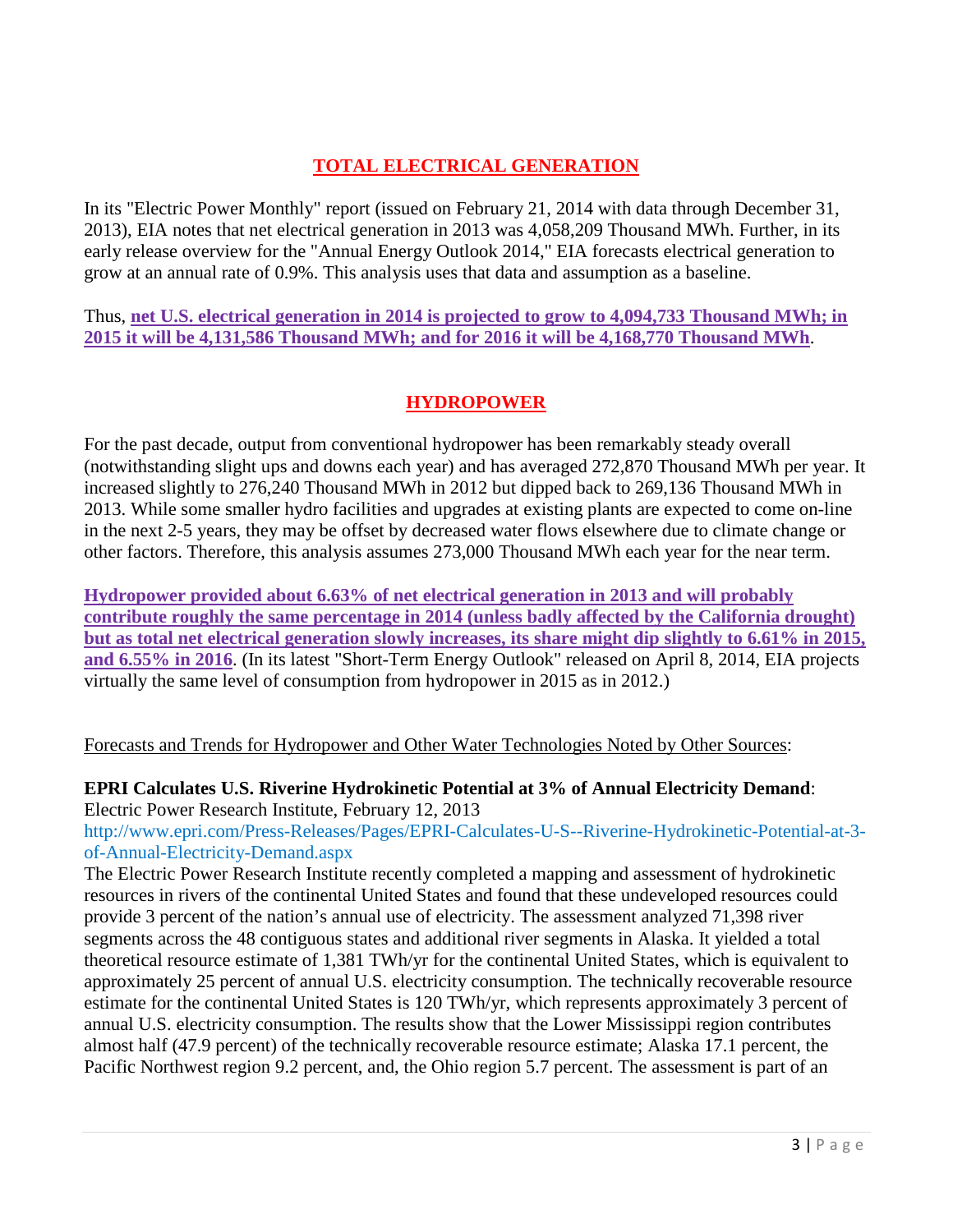effort by the U.S. Department of Energy to characterize U.S. hydrokinetic waterpower resources including river, wave, tidal, ocean thermal, and ocean current.

=======================================

======================================

### **Wave, Tidal Energy Could Grow in U.S.**:

Electric Light & Power, by Timothy Mundon, June 13, 2013

<http://www.elp.com/articles/print/volume-91/issue-3/sections/wave-tida-energy-could-grow-in-us.html> Marine renewable energy sources such as wave and tidal power are poised to become an important part of the U.S. future clean energy mix. Recent Electric Power Research Institute and Georgia Institute of Technology studies have measured the annual technically recoverable energy from U.S. wave and tidal resources at 1,170 terawatt-hours and 66 TWh respectively--a significant proportion of the 4,000 TWh of U.S. electricity demand. In practice, the realities of project development likely will result in a much smaller realized resource, but if 10 percent extraction can be reached, this would be equivalent to the output of 37 large fossil fuel plants.

### **Water Power Energy Is Stirring**:

EnergyBiz.com, by Paul Jacobson, June 16, 2013 <http://www.energybiz.com/article/13/06/water-power-energy-stirring>

The Electric Power Research Institute recently completed a mapping and assessment of hydrokinetic resources in rivers of the continental United States. The assessment, part of an effort by the U.S. Department of Energy to characterize U.S. hydrokinetic waterpower resources including river, wave, tidal, ocean thermal, and ocean current, found that these undeveloped river resources could provide 3 percent of the nation's annual use of electricity. The assessment analyzed 71,398 river segments across the 48 contiguous states and additional river segments in Alaska. It yielded a total theoretical resource estimate of nearly 1,400 terawatt-hours per year for the continental United States, which is equivalent to approximately 25 percent of annual U.S. electricity consumption. To date, six firms hold 55 Federal Energy Regulatory Commission preliminary permits for inland river hydrokinetic projects.

=====================================

### **Energy Department Invests \$16 Million to Harness Wave and Tidal Energy**:

U.S. Department of Energy, August 29, 2013

### [http://apps1.eere.energy.gov/news/progress\\_alerts.cfm/pa\\_id=917](http://apps1.eere.energy.gov/news/progress_alerts.cfm/pa_id=917)

The U.S. Department of Energy has announced \$16 million for seventeen projects to help sustainably and efficiently capture energy from waves, tides, and currents. Together, these projects will increase the power production and reliability of wave and tidal devices and help gather valuable data on how deployed devices interact with the surrounding environment. The Department's latest nationwide wave and tidal energy resource assessments identify up to 1,400 terawatt hours of potential generation per year. One terawatt-hour of electricity is enough to power 85,000 homes, and developing a small fraction of the available wave and tidal energy resource could allow for millions of American homes to be powered with this form of renewable energy.

======================================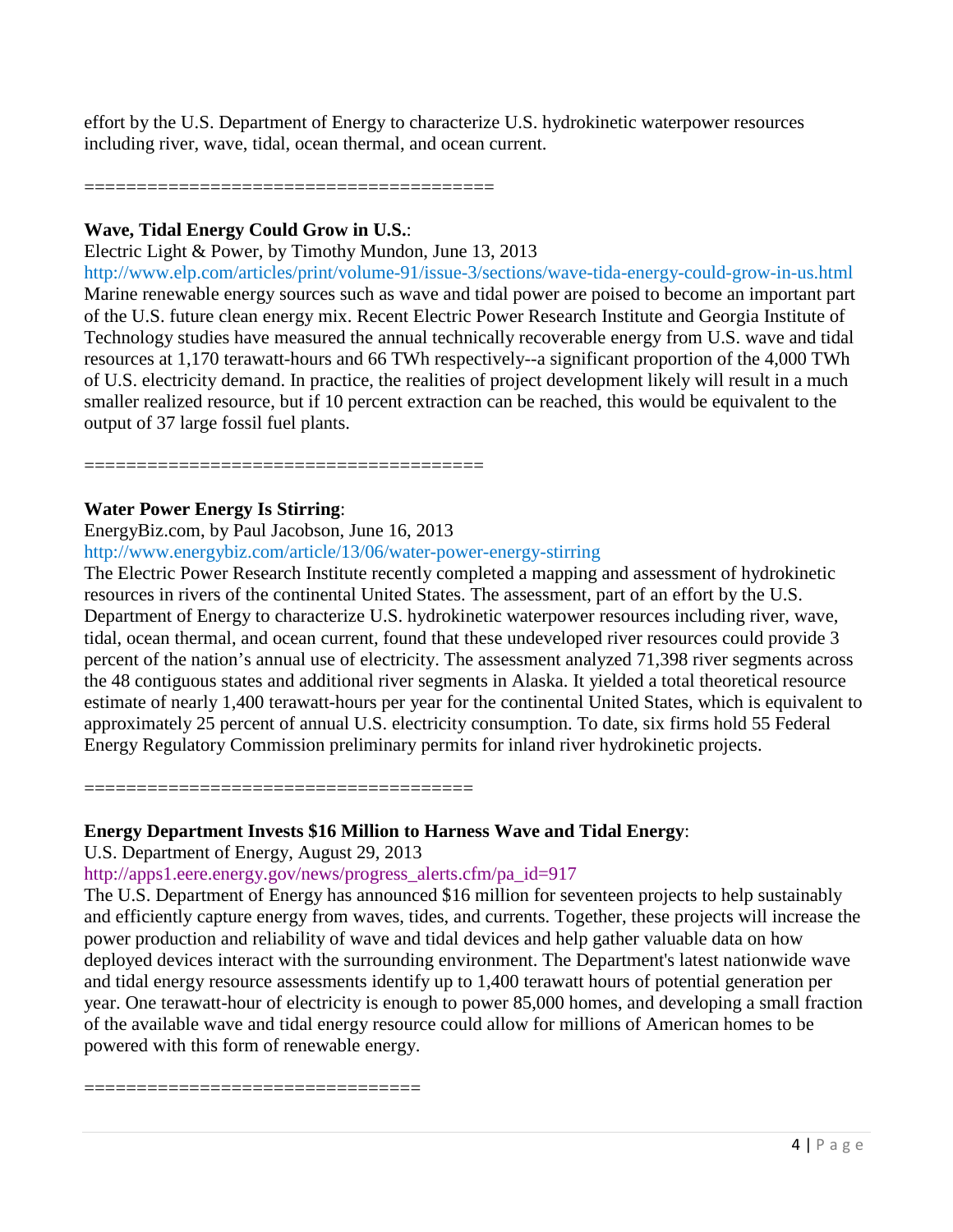# **Global Hydropower Market Continuing to Grow, with Asia-Pacific Keeping the Lead**:

Alternative Energy HQ, date - ??

[http://www.alternativeenergyhq.com/global-hydropower-market-continuing-to-grow-with-asia-pacific](http://www.alternativeenergyhq.com/global-hydropower-market-continuing-to-grow-with-asia-pacific-keeping-the-lead.php)[keeping-the-lead.php](http://www.alternativeenergyhq.com/global-hydropower-market-continuing-to-grow-with-asia-pacific-keeping-the-lead.php)

The global cumulative hydropower installed capacity is expected to increase from 1,065 gigawatts in 2012 to 1,407 GW in 2020, at a compound annual growth rate of 3.5%, with investments reaching \$75 billion in the same period, forecasts research and consulting firm GlobalData. According to the company's latest report, "Hydropower (Large Hydro, Small Hydro and Pumped Storage), 2013 Update – Global Capacity, Market Size, Competitive Landscape, Regulations and Investment Analysis to 2020," the total for 2020 is expected to be comprised of 1,052 GW of large hydro capacity, 215 GW of pumped storage and 140 GW of small hydropower capacities. During the forecast period, Europe and North America, which have mature hydropower markets, will experience growth in installations with the addition of 271 GW and 197 GW, respectively.

===================================

=====================================

**More than 220 Non-Powered Sites Identified for Potential Hydroelectric Power Development**: Power Engineering, January 8, 2014

[http://www.power-eng.com/articles/2014/01/more-than-220-non-powered-sites-identified-for-potential](http://www.power-eng.com/articles/2014/01/more-than-220-non-powered-sites-identified-for-potential-hydroelectric-power-development.html)[hydroelectric-power-development.html](http://www.power-eng.com/articles/2014/01/more-than-220-non-powered-sites-identified-for-potential-hydroelectric-power-development.html)

A new study "Hydropower Resource Assessment at Non-Powered USACE Sites," released by the U.S. Army Corps of Engineers, has identified 419 non-powered USACE sites that are potential locations for hydro development. The number was then pared to 223, based on the criteria that the site must be capable of producing 1 MW or more of hydroelectric power. The Corps also stipulated that the sites could not include a current Federal Energy Regulatory Commission license, and that there could be no obvious hindrances to project development. The sites combine for a cumulative output potential of 6,256 MW, though USACE said only 2,818 MW of those would likely be "feasible under economic assumptions made in the report".

**BIOMASS**

EIA defines biomass for electrical generation to include "wood and wood-derived fuels," "landfill gas," "biogenic municipal solid waste," and "other waste biomass." Over the last decade, electrical generation from landfill gas has nearly doubled while there has been steady decline in that from municipal solid waste but very modest increases in wood and other waste biomass. Overall, the growth rate for biomass-generated electricity has been roughly 1.1% annually.

Based on that growth rate, **SUN DAY forecasts biomass - which accounted for about 1.48% of electrical generation in 2013, to hold steady at roughly 1.48% in 2014, 2015, and 2016**. (In its latest "Short-Term Energy Outlook" released on April 8, 2014, EIA projects a 1% increase in energy consumption from wood biomass and waste biomass in 2015 compared to 2013 levels.)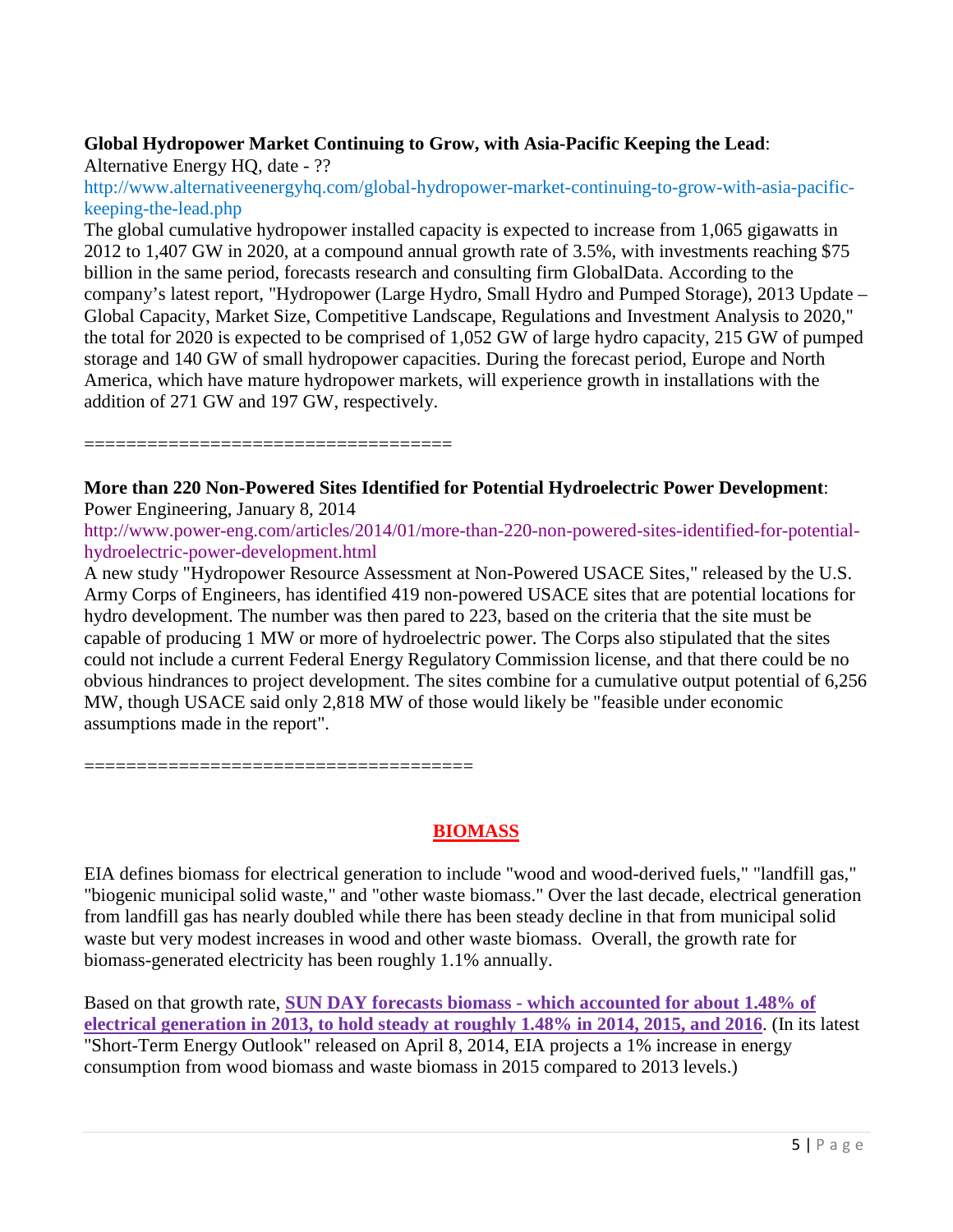### Forecasts and Trends for Biomass Noted by Other Sources:

### **Global Biogas Market to Hit a Value of \$33.1 Billion by 2022**:

CompaniesAndMarkets.com, January 21, 2013

<http://reports.pr-inside.com/global-biogas-market-to-hit-a-r3559552.htm>

The global biogas market reached revenues of \$17.3 billion in 2011 and has been forecast to double over the next decade, hitting a market value of \$33.1 billion by 2022. Biogas is gaining traction as a versatile energy carrier with significant potential to meet growing demand within the power, heat, fuel, and chemical markets. Global installed production capacity is now more than 800 billion cubic feet per year, representing nearly 14.5 gigawatts of installed distributed and grid-scale renewable generation capacity. Germany continue to dominate global biogas energy generation for the foreseeable future. However, the US, the second most productive biogas power producer, is expected to increase generation from a more modest 2012 figure of 9,072 GWh to 20,936 GWh in 2025, at a CAGR of 6.6%.

### **Report Addresses Midwest Biomass Thermal Potential**:

=======================================

Biomass Magazine, by Erin Voegele, May 6, 2013

<http://www.biomassmagazine.com/articles/8957/report-addresses-midwest-biomass-thermal-potential> FutureMetrics Inc. recently prepared a working report for the Heating the Midwest with Renewable Biomass steering committee. The report outlines a vision to achieve 15 percent renewable thermal energy in the Midwest by 2025, with 10 percent derived from sustainably produced biomass. In the Midwest, approximately 97 percent of thermal energy consumed in the residential sector is from nonrenewable sources. The report stresses that biomass is the region's most abundant renewable resource for thermal applications. However, Michigan, which currently leads the Midwestern states with regard to biomass utilization for thermal energy, generates only 4.44 percent of its thermal energy from biomass sources. Minnesota, Ohio and Indiana generate a relative 2.66 percent, 2.51 percent and 2.32 percent of thermal energy from biomass. Illinois, Iowa, North Dakota, South Dakota and Wisconsin all generate less than 2 percent of their thermal energy from renewable biomass sources.

======================================

# **Biomass Power Generation Installed Capacity to Reach At Least 82 Gigawatts Worldwide by 2020**:

Navigant Research, May 30, 2013

[http://www.navigantresearch.com/newsroom/biomass-power-generation-installed-capacity-to-reach-at](http://www.navigantresearch.com/newsroom/biomass-power-generation-installed-capacity-to-reach-at-least-82-gigawatts-worldwide-by-2020)[least-82-gigawatts-worldwide-by-2020](http://www.navigantresearch.com/newsroom/biomass-power-generation-installed-capacity-to-reach-at-least-82-gigawatts-worldwide-by-2020)

Currently accounting for 3 percent of global electricity generation capacity, biomass power generation is widely utilized by industrial facilities and distributed energy customers alike. Accelerated future growth depends on breakthroughs in densification processes and the commoditization of biomass resources for power production. According to a new report, "Market Data: Biomass Power Generation," global installed biopower capacity will grow gradually over the remainder of this decade, from 58.6 gigawatts in 2013 to 82 GW in 2020, under a conservative forecast scenario. Under a more aggressive scenario, installed capacity could reach 128.5 GW in 2020. Increasingly, the utilization of biomass is improving the efficiency and profitability of facilities as a fuel for combined heat and power installations, reducing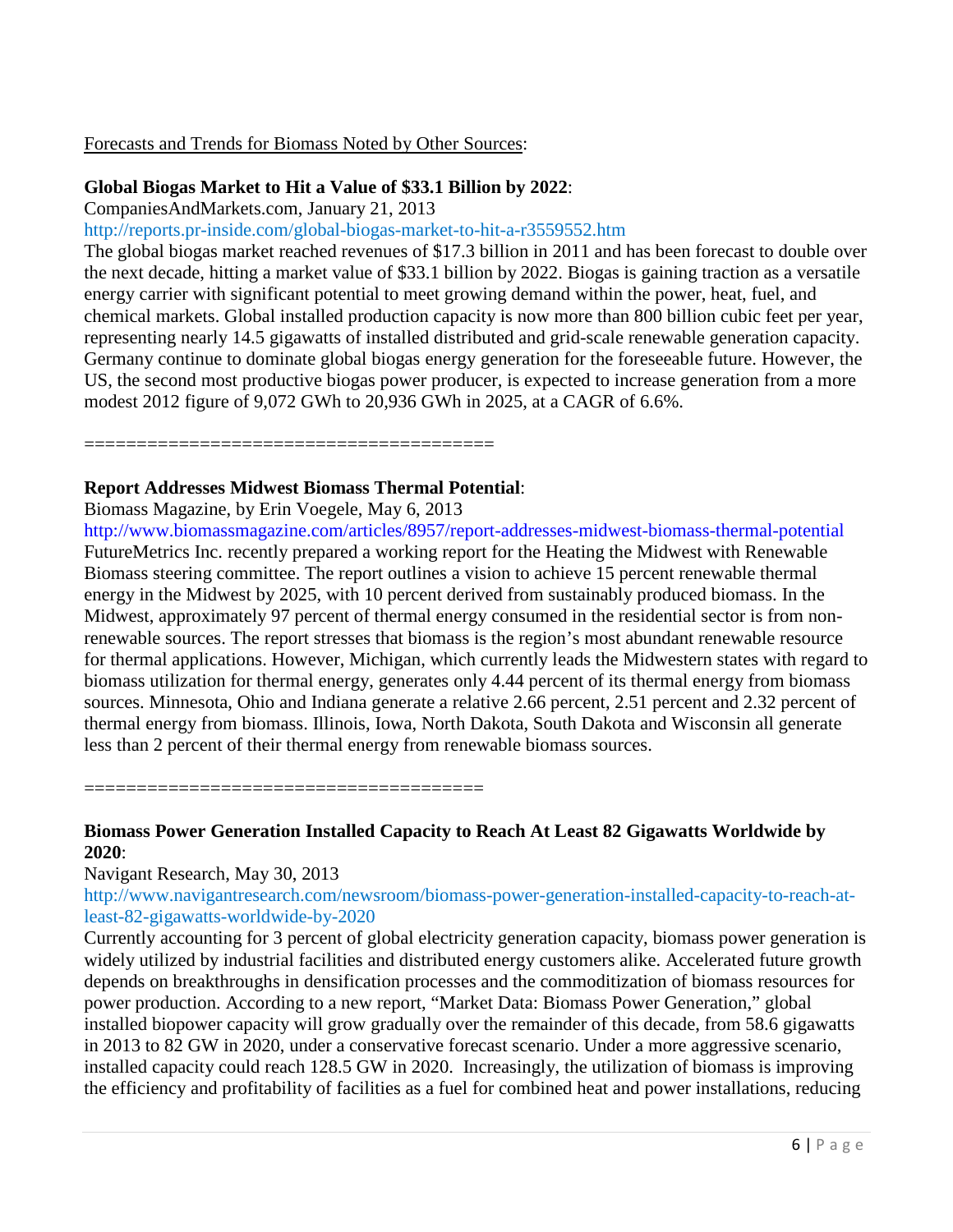coal emissions through co-firing, and providing onsite generation for industrial facilities like biorefineries. According to the report, the growth outlook for these applications remains positive.

====================================

### **U.S. Bioenergy Capacity to Reach 14.4 GW by 2018**:

Biomass Magazine, by Erin Voegele, July 1, 2013

<http://www.biomassmagazine.com/articles/9159/iea-us-bioenergy-capacity-to-reach-14-4-gw-by-2018> In 2012, bioenergy production in the U.S. increased, reaching 12.1 GW and accounting for 1.5 percent of the power mix. However, the International Energy Agency's second annual "Medium-Term Renewable Energy Market Report" predicts that bioenergy capacity will reach 12.4 GW in 2013 and increase fairly steadily through 2018, when it will account for an estimated 14.4 GW of capacity. In addition, the report predicts that total U.S. renewable energy capacity will grow from 184 GW in 2012 to 247 GW in 2018, a growth rate of more than 5.1 percent per year.

======================================

### **EPA's Expanded RE-Powering Tool Shows Vast Biomass Potential**:

Biomass Magazine, by Erin Voegele, August 7, 2013

[http://www.biomassmagazine.com/articles/9297/epas-expanded-re-powering-tool-shows-vast-biomass](http://www.biomassmagazine.com/articles/9297/epas-expanded-re-powering-tool-shows-vast-biomass-potential)[potential](http://www.biomassmagazine.com/articles/9297/epas-expanded-re-powering-tool-shows-vast-biomass-potential)

The U.S. EPA's updated "RE-Powering Mapping and Screening Tool," which provides preliminary screening results for renewable energy potential at contaminated land, landfill and mine sites, has identified 9,591 sites as potential locations for a biorefinery facility. These locations feature cumulative biomass sources of at least 700,000 metric tons per year within 50 mines, are at least 50 acres in size and are close to roads and rail. In addition, 9,966 potential sites have been identified for biopower development. These sites have cumulative biomass resources of at least 280,000 metric tons per year within 50 miles, are at least 50 acres in size, are less than 10 miles from transmission lines, and are close to graded roads and rail. Finally, 1,947 sites are identified as potential locations for landfill gas energy projects. This includes sites that currently have landfill gas energy facilities, construction projects, or that have been identified by EPA's Landfill Methane Outreach Program as a candidate or potential site. Biomass potential at EPA's tracked sites is more than 190,000 MW on a technical level.

=====================================

**Biomass Power Generation Will Reach \$11.5 Billion in Annual Revenue by 2020**:

Navigant Research, August 28, 2013

[http://www.navigantresearch.com/newsroom/biomass-power-generation-will-reach-11-5-billion-in](http://www.navigantresearch.com/newsroom/biomass-power-generation-will-reach-11-5-billion-in-annual-revenue-by-2020)[annual-revenue-by-2020](http://www.navigantresearch.com/newsroom/biomass-power-generation-will-reach-11-5-billion-in-annual-revenue-by-2020)

According to a recent report, "Market Data: Biomass Power Generation," worldwide revenue from biomass power generation will reach \$11.5 billion annually by 2020. Standalone biopower facilities have the potential to bring hundreds of megawatts online per installation. Biopower can also optimize existing industrial processes, such as combined heat and power installations, reducing coal emissions through co-firing, and onsite generation for industrial facilities like biorefineries. While biopower currently remains limited as a subsidy-dependent enterprise, technological breakthroughs and the expansion of international trade in biomass pellets are expected to lead to sustained growth in the sector.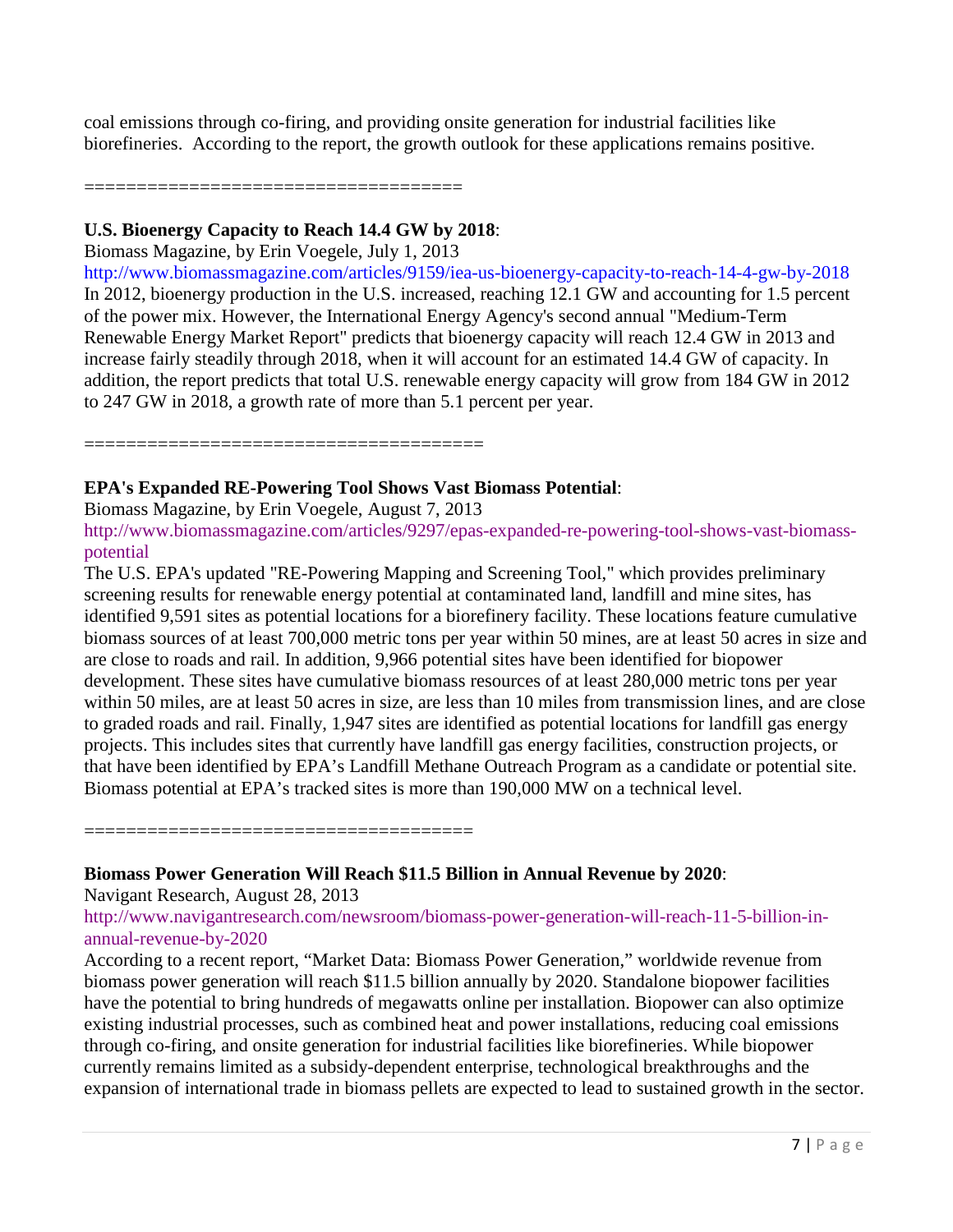The expansion of the biopower market will largely be determined by government mandates. These policies can be either aspirational or mandated, but if they remain in place through 2020, they could help the biomass market expand. If incentives and subsidies continue to be implemented on an ad hoc basis, growth in this sector is likely to remain constrained.

===================================

### **Biogas Product Prospectus**:

Biomass Magazine, by Anna Simet, November 27, 2013

<http://www.biomassmagazine.com/articles/9688/biogas-product-prospectus>

The potential of biogas is seemingly endless due to a number of factors, especially its versatility. According to BBC Research, the global market for biogas plant equipment was worth \$3 billion in 2010 and is estimated to reach nearly \$8.6 billion by 2016, a growth rate of nearly 20 percent. The North American market for biogas production equipment was valued at \$510 million in 2011 and is forecast to reach nearly \$1.2 billion by 2016. Such robust market growth means construction of many more plants—Research and Market analysts project worldwide installed capacity will increase by about 60 percent in only five years, with the number of plants increasing from 9,700 to 13,500 plants.

====================================

# **U.S. EIA Predicts Increased Wood, Waste Biomass Consumption**:

Biomass Magazine, by Erin Voegele, January 10, 2014

[http://www.biomassmagazine.com/articles/9889/u-s-eia-predicts-increased-wood-waste-biomass](http://www.biomassmagazine.com/articles/9889/u-s-eia-predicts-increased-wood-waste-biomass-consumption)[consumption](http://www.biomassmagazine.com/articles/9889/u-s-eia-predicts-increased-wood-waste-biomass-consumption)

The U.S. Energy Information Administration has published the January issue of its "Short-Term Energy Outlook," which provides its first 2015 forecasts for wood biomass and waste biomass energy production. Woody biomass is expected to be used to generate 120,000 megawatt hours per day of electricity across all sectors in 2014, increasing to 123,000 MWh per day in 2015. In 2013, woody biomass was used to generate an estimated 110,000 MWh per day of electricity. Waste biomass is expected to generate an average 56,000 MWh per day of electricity across all sectors in 2014 and 2015, up from 55,000 MWh per day in 2013.

======================================

# **EIA Revises Wood, Waste Biomass Forecasts in Monthly Report**:

Biomass Magazine, by Erin Voegele, February 11, 2014

[http://www.biomassmagazine.com/articles/10005/eia-revises-wood-waste-biomass-forecasts-in](http://www.biomassmagazine.com/articles/10005/eia-revises-wood-waste-biomass-forecasts-in-monthly-report)[monthly-report](http://www.biomassmagazine.com/articles/10005/eia-revises-wood-waste-biomass-forecasts-in-monthly-report)

The U.S. Energy Information Administration slightly revised its forecast for energy production from wood and waste biomass in the February issue of its "Short-Term Energy Outlook." The EIA predicts that across all sectors, wood biomass will be used to generate 119,000 megawatt hours of electricity per day in 2014, increasing to 122,000 MWh per day next year. These estimates are down slightly from the 120,000 MWh per day in 2014 and 123,000 MWh per day for 2015 forecast in the January STEO. The EIA has maintained its forecast that waste biomass will be used to generate 56,000 MWh per day of electricity across all sectors this year, and increased its forecast from 56,000 MWh per day to 57,000 MWh per day for 2015.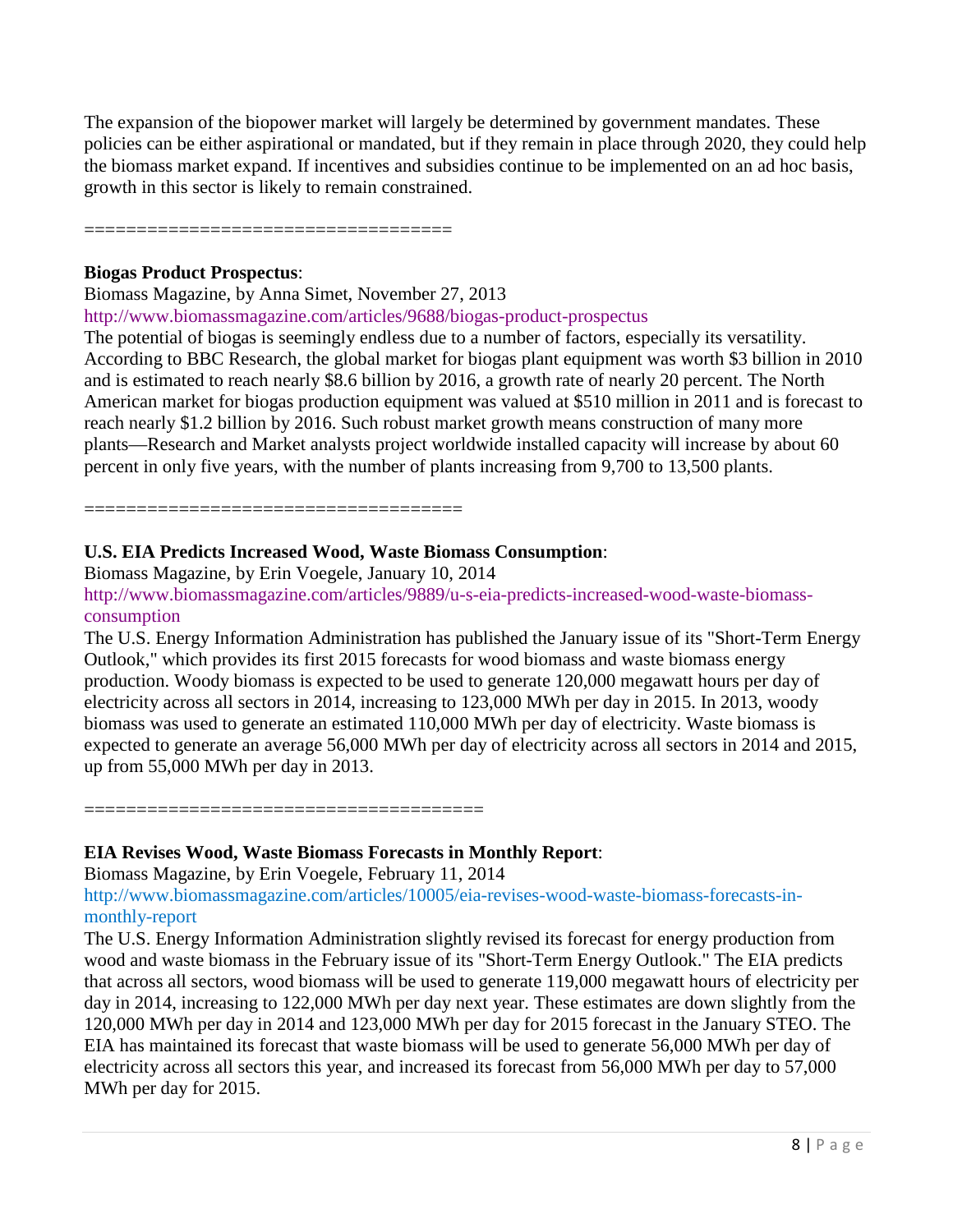=====================================

### **Duke University Report Characterizes U.S. Biogas Potential**:

Biomass Magazine, by Erin Voegele, March 19, 2014

[http://www.biomassmagazine.com/articles/10154/duke-university-report-characterizes-u-s-biogas](http://www.biomassmagazine.com/articles/10154/duke-university-report-characterizes-u-s-biogas-potential)[potential](http://www.biomassmagazine.com/articles/10154/duke-university-report-characterizes-u-s-biogas-potential)

A new report published by the Nicholas Institute for Environmental Policy Solutions at Duke University, "Biogas in the United States: An Assessment of Market Potential in a Carbon-Constrained Future," determined that biogas could supply as much as 5 percent of the total natural gas market in 2040, when U.S. consumption of natural gas is expected to reach nearly 30 trillion cubic feet. Enough biogas could be generated in 2040 to supply between 3 percent and 5 percent of the total natural gas market at prices of \$5-6 per MMBtu, with the largest source of biogas estimated to be thermal gasification of agriculture, forest residues and biomass. In the long run, the market share of biogas could reach as high as 30 percent.

==================================

======================================

# **World Market for Biomass Power Plants to Increase 50% in Eight Years**:

PRNewswire, April 3, 2014

[http://www.prnewswire.com/news-releases/biomass-to-energy-analyst-version---the-world-market-for](http://www.prnewswire.com/news-releases/biomass-to-energy-analyst-version---the-world-market-for-biomass-power-plants-20132014-253705501.html)[biomass-power-plants-20132014-253705501.html](http://www.prnewswire.com/news-releases/biomass-to-energy-analyst-version---the-world-market-for-biomass-power-plants-20132014-253705501.html)

A new report from Research and Markets, "Biomass to Energy - The World Market for Biomass Power Plants 2013/2014," projects the market for biomass power plants to grow throughout the world in the years to come: 3,500 biomass power plants will be operational in 2020. This is a growth of almost 50 per cent in 8 years. The situation is similar for the installed capacities: they will increase from 37.5 GWel today to almost 55 GWel in 2020. The internationally increasing subsidization of renewable energies is the main reason for this growth.

**GEOTHERMAL**

Geothermal's share of U.S. net electrical generation has stayed largely unchanged over the past decade and was 0.41% in 2013. While geothermal grew by 6.1% in 2013 over 2012 levels, the average annual growth rate for each of the five previous years was 1.2%.

If that latter growth rate is maintained for the near-term, **geothermal's share of net electrical generation will hold steady at about 0.41% for 2014, 2015, and 2016**. (In its latest "Short-Term Energy Outlook" released on April 8, 2014, EIA projects an increase of 2.7% for geothermal in 2015 compared to its 2013 level.)

Forecasts and Trends for Geothermal Noted by Other Sources: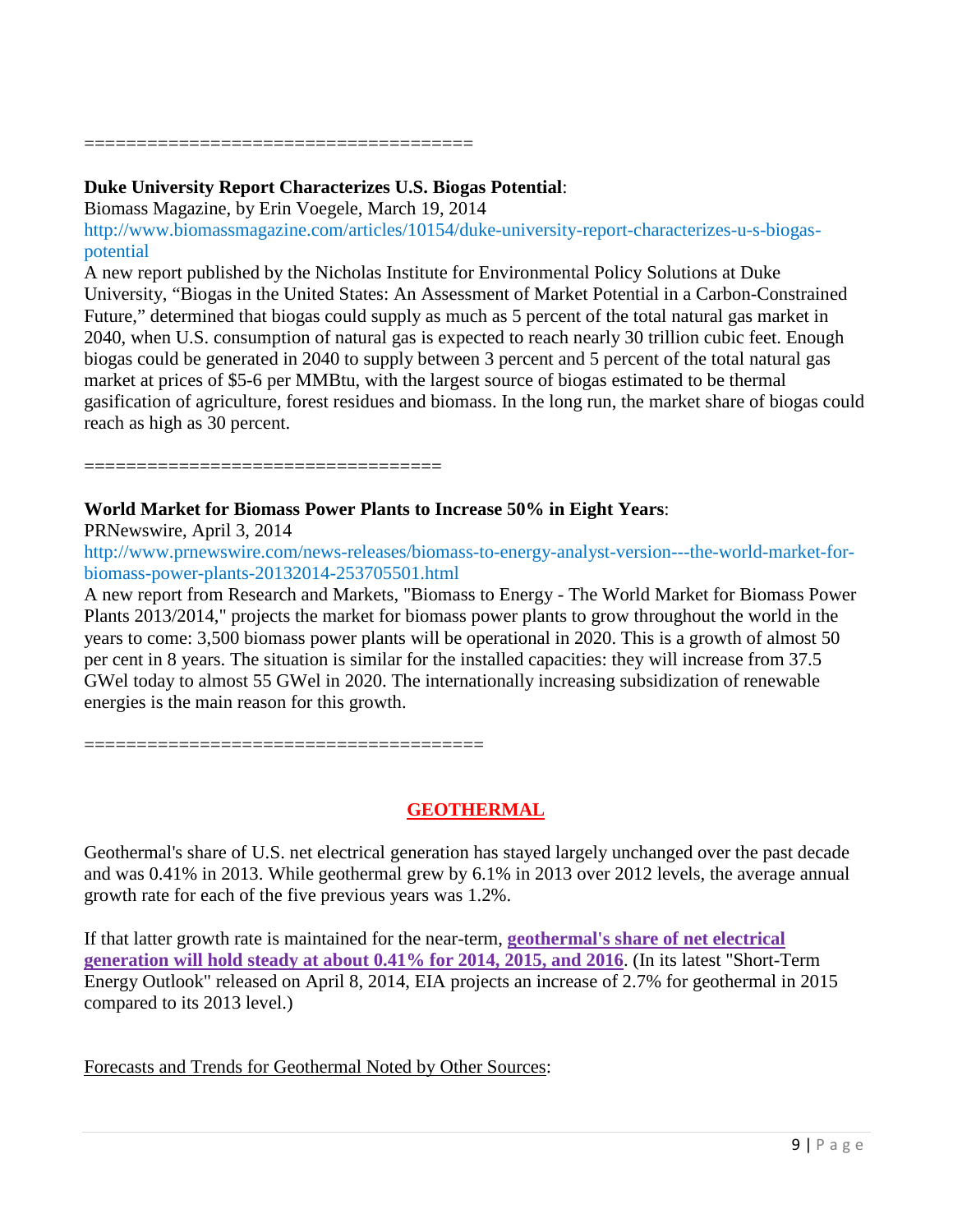### **More Than 450 Geothermal Power Projects Are Now Under Active Development Worldwide**: Pike Research, February 21, 2013

# [http://www.pikeresearch.com/newsroom/more-than-450-geothermal-power-projects-are-now-under](http://www.pikeresearch.com/newsroom/more-than-450-geothermal-power-projects-are-now-under-active-development-worldwide)[active-development-worldwide](http://www.pikeresearch.com/newsroom/more-than-450-geothermal-power-projects-are-now-under-active-development-worldwide)

Although geothermal power projects typically take many years to develop, the geothermal power industry is rapidly expanding beyond its traditional markets. Promising resources in emerging markets and innovative technology demonstration projects are helping to exploit untapped geographic potential. According to a new report, "Geothermal Power Projects," a total of 454 geothermal power projects are now under active development worldwide, with surface exploration already underway. Sixty-four countries have geothermal projects slated for development, compared to fewer than 30 countries just a few years ago, the study concludes. As of the first quarter of 2013, an estimated 18.5 gigawatts of geothermal power capacity is in the pipeline. Conventional geothermal (hydrothermal) power, represents 90 percent of the projects identified in the report. However, 252 megawatts of enhanced geothermal system capacity is currently under development across North America, Asia Pacific, Western Europe, and Eastern Europe.

===================================

# **U.S. Geothermal Industry Experiences Continued Steady Growth in 2012 and Could See Capacity Double over Next 10 Years**:

Geothermal Energy Association, February 26, 2013

<http://www.geo-energy.org/pressReleases/2013/GEA2013UpdateRelease.aspx>

A new report, the "2013 Annual GEA Industry Update," found that installed geothermal capacity in the United States grew by 5%, or 147.05 MW, since the last annual survey in March 2012. This considerable increase in capacity is part of a larger trend of steady geothermal growth over the past decade, and can be attributed to seven geothermal projects that came online in 2012. GEA also revised its last year's estimate of total installed capacity upward by 128 MW, bringing current installed U.S. geothermal capacity to 3,386 MW. California, the U.S. and world leader in geothermal, increased its installed capacity to 2,732.2 MW over the past year, while the nation's second leading geothermal state, Nevada, reached 517.5 MW. There are also 175 geothermal projects currently in development, equal to 5,150-5,523 MW of known geothermal resource. Of this number, 2,511-2,606 MW are potential capacity additions in the next decade.

======================================

# **Geothermal Energy Is Underutilized**:

EnergyManagerToday.com, by Linda Hardesty, May 3, 2013 [http://www.energymanagertoday.com/geothermal-energy-is-underutilized-says-gea-](http://www.energymanagertoday.com/geothermal-energy-is-underutilized-says-gea-091560/?utm_source=el&utm_campaign=homefeed&utm_medium=link)[091560/?utm\\_source=el&utm\\_campaign=homefeed&utm\\_medium=link](http://www.energymanagertoday.com/geothermal-energy-is-underutilized-says-gea-091560/?utm_source=el&utm_campaign=homefeed&utm_medium=link)

The Geothermal Energy Association says that geothermal power is being underutilized because federal tax credits, which tend to be modified every few years, are reaching their end dates. For geothermal plants with long lead times, the legislative uncertainty means the effects of the incentive are diminished. Nonetheless, 27 plants came online between 2006 and 2012 in seven Western states, bringing the total installed capacity in the US to 3.38 GW. These new geothermal power facilities are attributed to the extension of the federal production tax credit in 2005 to geothermal facilities, the ITC cash grant program, and the American Recovery and Reinvestment Act, coupled with growing state-level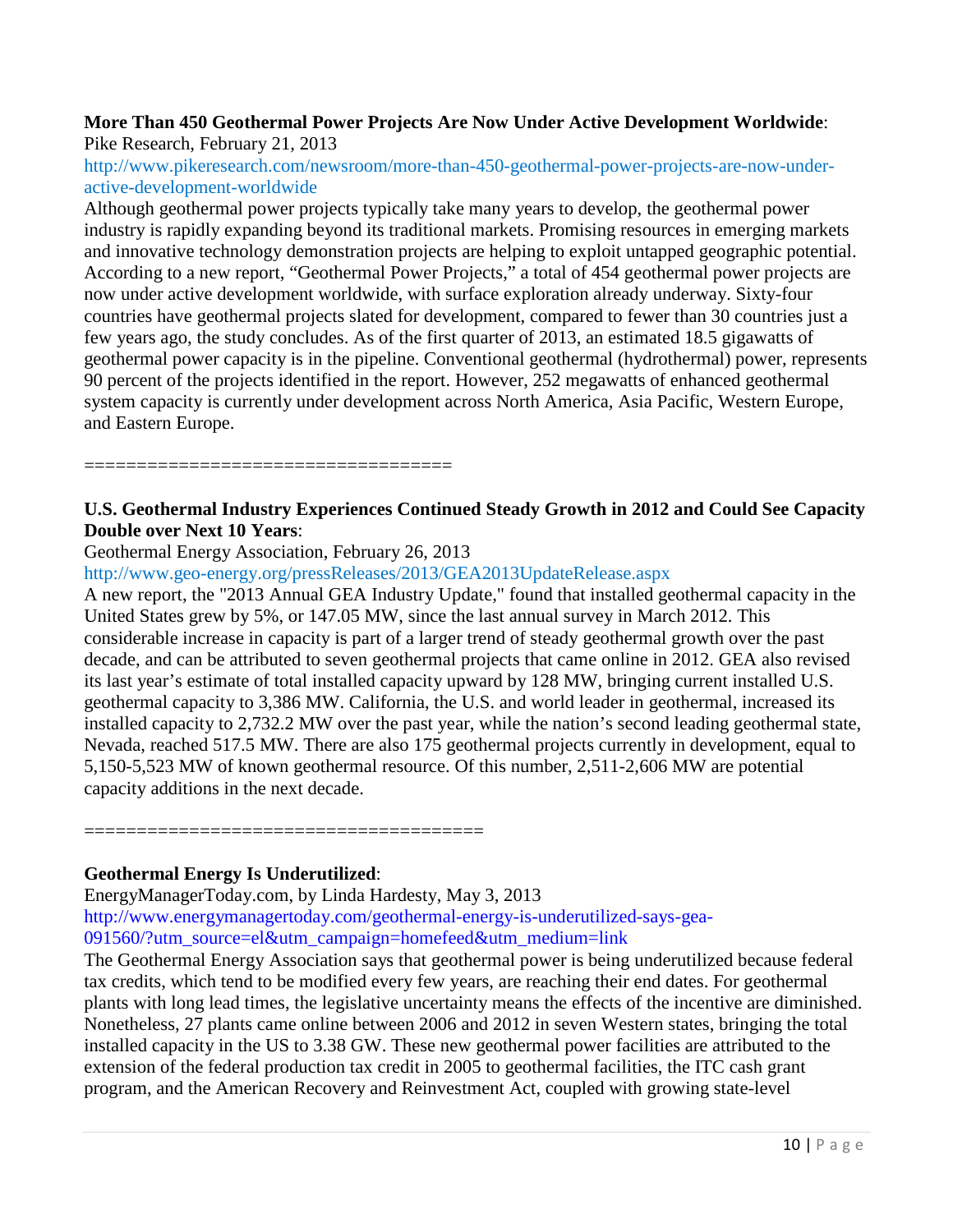recognition of the value of renewable portfolio standards. Today, geothermal power plants are currently online in eight states: Alaska, California, Hawaii, Idaho, Nevada, Oregon, Utah, and Wyoming. Additionally, 175 geothermal projects are currently in development, which could add about 2,500 MW to U.S. installed capacity in the next decade or so.

======================================

### **EIA Predicts Geothermal Generation to Double to 42 billion kWh by 2030**:

Geothermal Energy Association, May 23, 2013

[http://www.eia.gov/forecasts/aeo/IF\\_all.cfm#taxpayer\\_relief](http://www.eia.gov/forecasts/aeo/IF_all.cfm#taxpayer_relief)

In its latest renewable energy generation forecast, the U.S. Energy Information Administration projects geothermal power generation in the U.S. to double or more than double its kWh production by 2030. EIA provides both a base case and a tax credit added case. Geothermal energy's numbers are projected to reach output heights at about 25 billion kWh by 2020 and to nearly double to ~42 billion kWh by 2030 in its reference case forecast, which assumes the expiration of the production tax credit for geothermal. Additionally, EIA estimates that net summer capacity of geothermal will reach 5.7 GW by 2030 and 7.46 GW by 2040, a rate of growth at 4% per year.

======================================

### **North America and Asia Pacific Lead the Market for Geothermal Power**:

Navigant Research, June 7, 2013

[http://www.navigantresearch.com/newsroom/north-america-and-asia-pacific-lead-the-market-for](http://www.navigantresearch.com/newsroom/north-america-and-asia-pacific-lead-the-market-for-geothermal-power-with-a-combined-56-projects-in-final-stages-of-development)[geothermal-power-with-a-combined-56-projects-in-final-stages-of-development](http://www.navigantresearch.com/newsroom/north-america-and-asia-pacific-lead-the-market-for-geothermal-power-with-a-combined-56-projects-in-final-stages-of-development)

According to a recent report, "Geothermal Power Projects," North America and Asia Pacific lead the world in terms of geothermal power projects in the final stages of development, with 56 reported projects in either active drilling or construction stages. Nearly all of these projects are in the United States, the Philippines, and Indonesia, the top three countries in installed geothermal power production capacity globally. More than 4 gigawatts of geothermal power capacity are expected to come online worldwide between 2013 and 2018. Although North America leads all regions with the largest number of projects in the pipeline, Asia Pacific has the most reported capacity under development.

======================================

### **The Status of Global Geothermal Power Development**:

GreenTechMedia.com, by Alexander Richter, September 27, 2013

<http://www.greentechmedia.com/articles/read/the-status-of-global-geothermal-power-development> There are 806 geothermal power projects in development around the world with a combined capacity of 23,313 megawatts, with the majority located in Asia, North America and Africa. Looking at overall projects in development, Asia is by far the most active, with a combined planned capacity of around 10,100 megawatts. The majority of these projects can be found in Indonesia, followed by the Philippines and Japan. North America follows with around 6,340 megawatts in development, mostly in the U.S. Indonesia is the leading country, with more than 8,000 megawatts of projects in development. It is followed by the U.S. with around 6,100 MW in development. If all projects were to come on-line, America would still remain the top country, with Indonesia coming in a close second.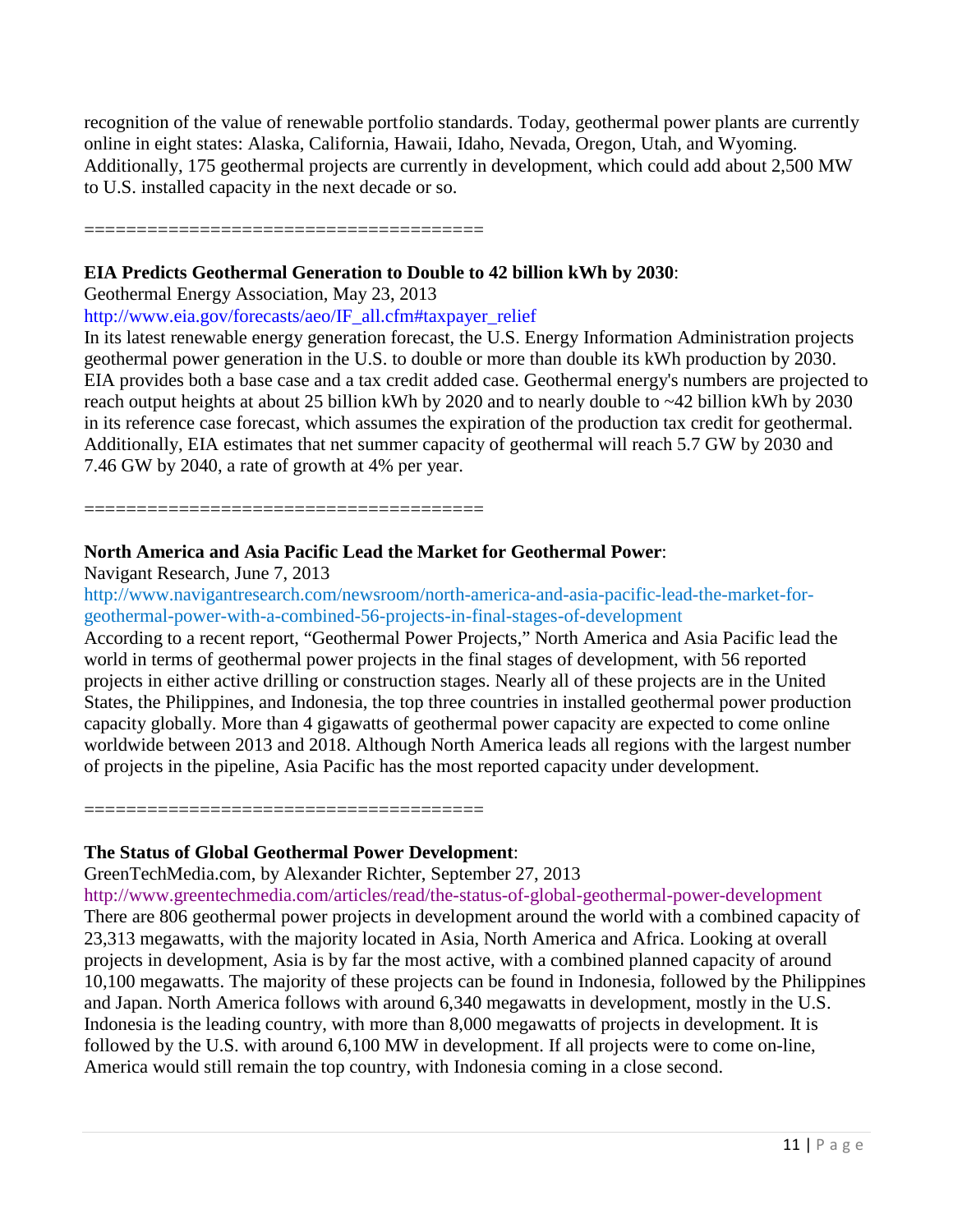====================================

### **Geothermal Industry Has Potential for Significant Increased Capacity in the U.S.**:

Geothermal Energy Association, by Leslie Blodgett, January 29, 2014 [http://www.renewableenergyworld.com/rea/blog/post/2014/01/geothermal-visual-geothermal-has](http://www.renewableenergyworld.com/rea/blog/post/2014/01/geothermal-visual-geothermal-has-potential-for-significant-increased-capacity-in-the-us)[potential-for-significant-increased-capacity-in-the-us](http://www.renewableenergyworld.com/rea/blog/post/2014/01/geothermal-visual-geothermal-has-potential-for-significant-increased-capacity-in-the-us)

A 2008 U.S. Geological Survey study that assessed the electric power generation potential of conventional geothermal resources (194°F and greater) and found potential for a much greater role for geothermal in the United States. With an average estimate of 5,404 MW, California has the highest identified resource, nearly double the state's current installed capacity of around 2,700 MW. In total, USGS found between 3,675 MW (95 percent likelihood) and 16,457 MW (5 percent) of identified moderate- to high-temperature geothermal resources. The number rose to between 7,917 MW and 73,286 MW when factoring in undiscovered resources. The current installed capacity of geothermal power in the U.S. is around 3,400 MW.

====================================

# **WIND**

Wind energy's share of net electrical generation was 4.13% in 2013. For the period 2007-2013, the amount of wind-generated electricity has grown each year by an average of 22,203 Thousand MWh. For the next several years, similar annual additions seem reasonable to assume (perhaps less in 2014 due to the temporary lapse in the wind production tax credit [PTC] but more in 2015 and 2016 - the American Wind Energy Association reports that 12,000 MW of new wind projects are presently in the pipeline: an amount equal to 20% of the current capacity).

If so, then wind's share of net electrical generation would increase to 4.64% in 2014, 5.13% in 2015, and 5.62% in 2016. However, to reflect the impact of the temporary lapse in the PTC last year, SUN DAY has moderately dropped its projections for **wind's share to 4.50% in 2014, 5.00% in 2015, and 5.50% in 2016**. (In its most recent "Short-Term Energy Outlook" released on April 8, 2014, EIA projects electricity from wind to reach 4.5% by 2015.)

### Forecasts and Trends for Wind Noted by Other Sources:

### **Texas Poised to Double Wind Energy Output**:

KVUE News, by Angela Kocherga, February 15, 2013

<http://www.kvue.com/news/Wind-farms-in-Texas-191499131.html>

Giant wind turbines now dot the Texas horizon in a region known for oil and gas. In Pecos County alone, there are six massive wind farms. The big challenge: getting all the wind energy produced out here in far West Texas to the big cities that need the power. So the state is laying thousands of miles of transmission lines to get the job done. Construction is supposed to be completed by the end of the year. The \$6.8 billion the state is spending on new transmission lines will double the capacity to deliver wind power to Texas cities. That growth will also allow rural towns in West Texas to escape the boom and bust cycle of oil and gas.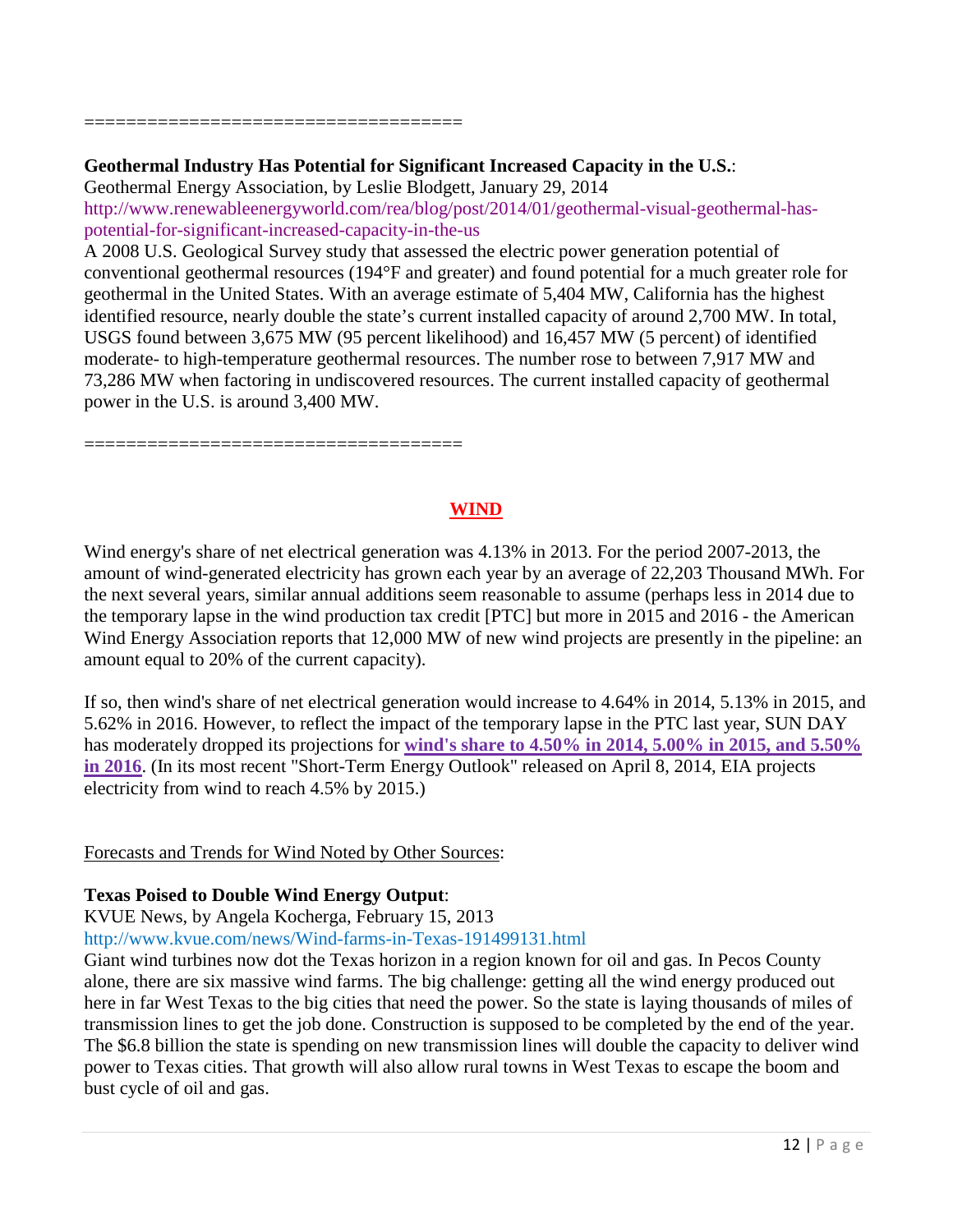#### =======================================

#### **Iowa and South Dakota Approach 25 Percent Electricity from Wind in 2012**:

Earth Policy Institute, by J. Matthew Roney, March 14, 2013

[http://www.earth-policy.org/data\\_highlights/2013/highlights37](http://www.earth-policy.org/data_highlights/2013/highlights37)

In 2012, both Iowa and South Dakota generated close to one quarter of their electricity from wind farms. Wind power accounted for at least 10 percent of electricity generation in seven other states. Texas, the U.S. leader in overall wind development, saw its wind power capacity grow to 12,200 megawatts in 2012, an increase of 18 percent over 2011. Only four countries outside the United States have more installed wind capacity than the state of Texas. The United States now has 60,000 megawatts of wind online, enough to meet the electricity needs of more than 14 million homes. A record 13,000 megawatts of wind generating capacity was added to the country's energy portfolio in 2012, more than any other electricity-generating technology. Wind developers installed close to two thirds of the new wind capacity in the final quarter of the year. Nearly 60 wind projects, totaling over 5,000 megawatts, came online in December alone.

### **Firms to More Than Double Texas Region's Wind Power Capacity**:

Amarillo Globe-News, by Kevin Welch, March 16, 2013

======================================

<http://amarillo.com/news/local-news/2013-03-16/wind-energy-takes>

Several wind power developers have started filing applications to invest a combined amount of at least \$3.3 billion in the Texas Panhandle in the next two years. Under agreements filed with the Public Utility Commission of Texas, developers have committed to add 1,644 megawatts of wind power capacity to the region's current capacity of about 1,500 MW. Cross Texas Transmission and Sharyland Utilities are approaching the end of construction of transmission lines that will take locally produced electricity to places like Dallas, Austin, San Antonio and Houston. That has lit the fuse, and wind farm developers and the transmission companies have begun filing agreements with the Public Utility Commission of Texas making some of their formerly closely guarded commitments public.

=====================================

### **Small Wind Power Annual Installations Will Double in Capacity by 2018**:

Navigant Research, March 21, 2013

[http://www.navigantresearch.com/newsroom/small-wind-power-annual-installations-will-double-in](http://www.navigantresearch.com/newsroom/small-wind-power-annual-installations-will-double-in-capacity-by-2018)[capacity-by-2018](http://www.navigantresearch.com/newsroom/small-wind-power-annual-installations-will-double-in-capacity-by-2018)

According to a new report, "Small Wind Power, annual global installations of SWTs will roughly double in the next five years, growing from 86 megawatts in 2012 to 172 MW in 2018 and representing \$3.3 billion in revenues. The small wind turbine (SWT) industry is maturing, signaled by the expanded role of SWT certification, the existence of hundreds of manufacturers located around the world, the expansion of dealer networks, and the growing number of national and regional industry associations. The number of applications is also growing, including applications in telecommunications, defense, and other sectors that involve producing power in remote locations. At the same time, small wind faces a strong challenge from the solar photovoltaic (PV) sector, which has seen dramatic price drops for solar PV modules over the past few years as well as the emergence of innovative business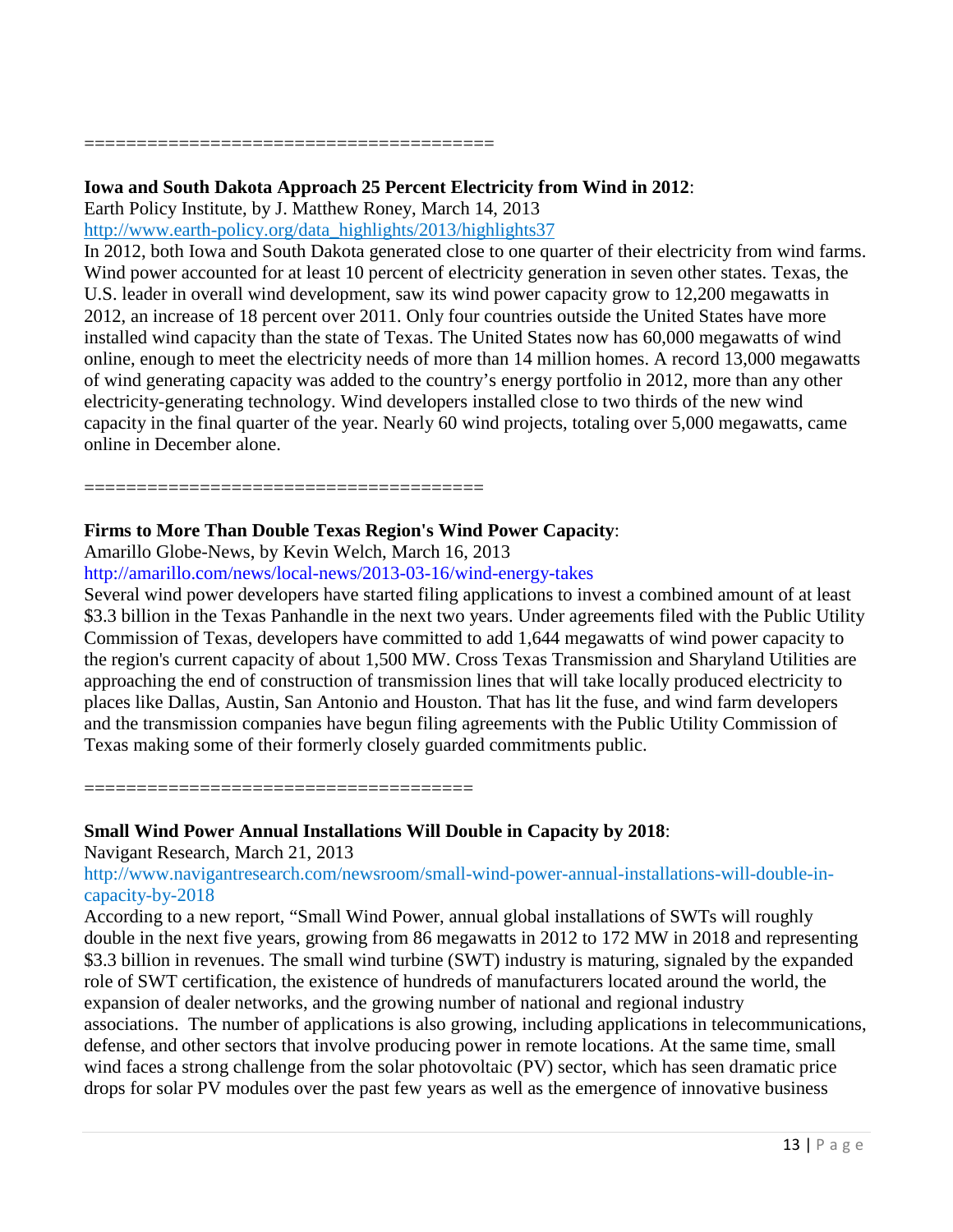models – including leasing programs and third party financing models – that have yet to be made available to the vast majority of small wind customers.

======================================

### **Small Wind Power Systems Will Surpass \$700 Million in Annual Revenue by 2018**:

Navigant Research, June 20, 2013

[http://www.navigantresearch.com/newsroom/small-wind-power-systems-will-surpass-700-million-in](http://www.navigantresearch.com/newsroom/small-wind-power-systems-will-surpass-700-million-in-annual-revenue-by-2018)[annual-revenue-by-2018](http://www.navigantresearch.com/newsroom/small-wind-power-systems-will-surpass-700-million-in-annual-revenue-by-2018)

Although the market for small wind power systems has been in existence for 30 years, there are many signs that the industry is reaching a critical juncture. The past 18 months have seen a number of bankruptcies and acquisitions among small wind turbine manufacturers. Nevertheless, the overall opportunity for small wind power remains strong across a variety of applications in both developed and developing countries. According to a recent report, "Small Wind Power," the worldwide market for small wind systems will reach \$723 million by 2018, with \$3.3 billion in cumulative sales from 2013 through 2018. Common in parts of Europe, community wind (i.e., wind generation assets that are owned by a group of local people) is now emerging in rural, windy areas of the United States – particularly Minnesota and Iowa – as a vehicle for economic development, the study concludes.

=====================================

# **4,000 MW of New Wind Capacity in the Pipeline... and Counting**:

American Wind Energy Association, by Carl Levesque & Emily Williams, July 25, 2013 [http://aweablog.org/blog/post/4000-mw-and-counting-xcel-energy-punctuates-busy-first-half-of-2013](http://aweablog.org/blog/post/4000-mw-and-counting-xcel-energy-punctuates-busy-first-half-of-2013-for-rfps-contracts) [for-rfps-contracts](http://aweablog.org/blog/post/4000-mw-and-counting-xcel-energy-punctuates-busy-first-half-of-2013-for-rfps-contracts)

Xcel Energy now has new power purchase agreements for wind energy projects that will bring approximately 1,850 MW online—likely the most wind megawatts ever inked by a utility in a single year. In addition, Austin Energy announced it had secured 570 MW of wind, after issuing an initial RFP that called for only 200 MW. Furthermore, after issuing an RFP for between 80 and 200 MW in February, AEP's Indiana Michigan Power secured a 200-MW contract for the generation coming from EDP Renewables' Headwater Wind Farm in the Hoosier State. And PacifiCorp's Rocky Mountain Power has asked the Utah Public Service Commission to approve 300 MW of wind energy contracts. Meanwhile, RFPs are outstanding for other utilities. In total, utility plans for more wind, as announced just in the first six-plus months of the year, total almost 4,000 MW.

====================================

# **IEA Says 18% of World's Electricity Could Come from Wind in 2050**:

Bloomberg BusinessWeek, by Alex Morales, October 21, 2013

[http://www.businessweek.com/news/2013-10-21/wind-may-generate-18-percent-of-world-electricity-in-](http://www.businessweek.com/news/2013-10-21/wind-may-generate-18-percent-of-world-electricity-in-2050-iea-says)[2050-iea-says](http://www.businessweek.com/news/2013-10-21/wind-may-generate-18-percent-of-world-electricity-in-2050-iea-says)

Wind power may multiply more than six-fold to generate as much as 18 percent of the world's electricity in 2050, the International Energy Agency said, raising an earlier estimate by half. Spending on new wind farms would need to ramp up to about \$150 billion a year from \$78 billion last year to achieve the necessary level of installed capacity. As much as 10 times the current capacity of almost 300 gigawatts is needed. The IEA estimated in 2009 that wind power may provide 12 percent of global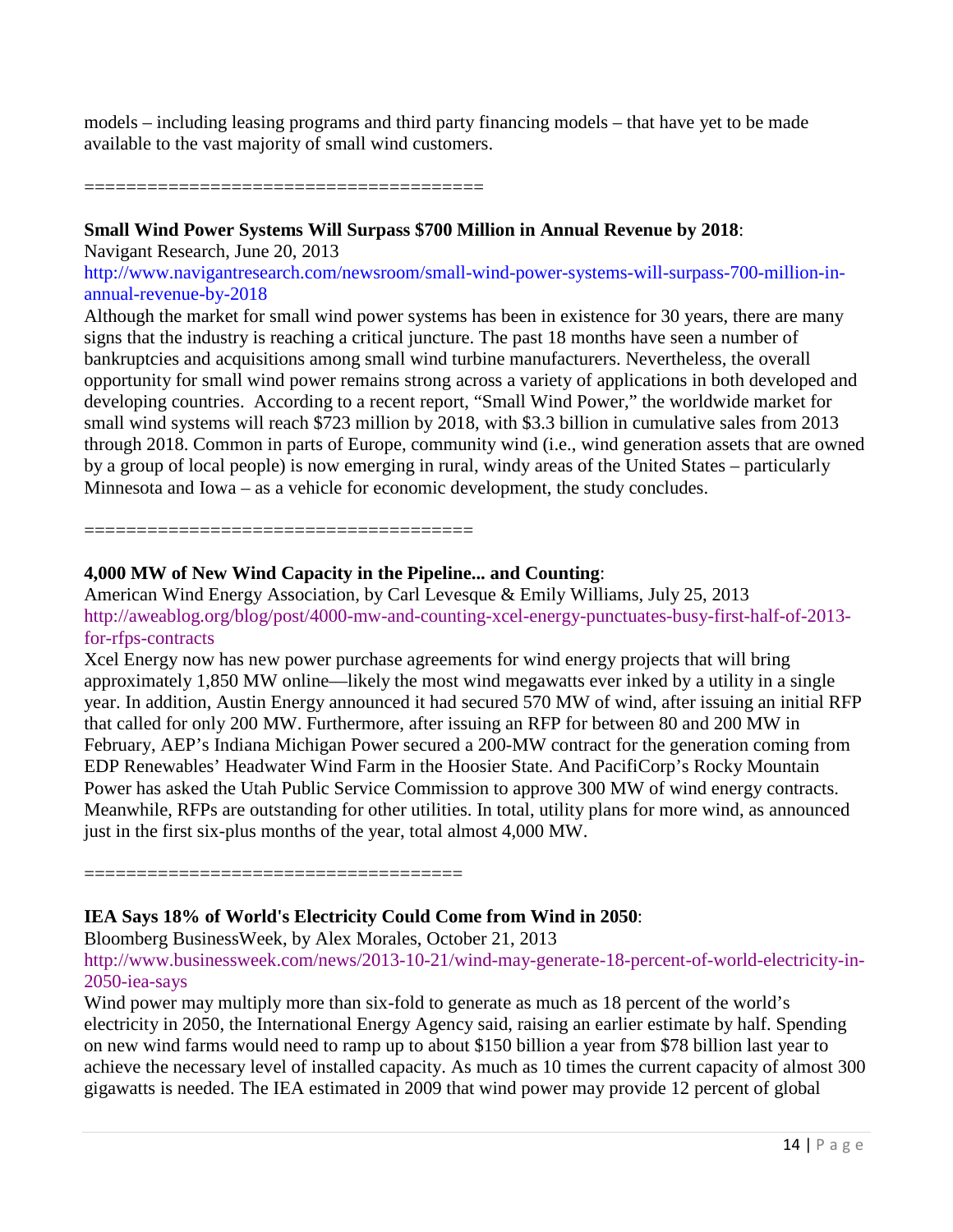power in 2050. It cited improvements in wind technology and the "changing global energy context" for today's upward revision. Wind turbines currently provide about 2.6 percent of global electricity.

====================================

### **Small Wind Power Market to Reach \$3 Billion by 2020, with China in the Lead**:

North America Clean Energy, November 25, 2013

[http://www.nacleanenergy.com/articles/17175/small-wind-power-market-to-reach-3-billion-by-2020](http://www.nacleanenergy.com/articles/17175/small-wind-power-market-to-reach-3-billion-by-2020-with-china-in-the-lead) [with-china-in-the-lead](http://www.nacleanenergy.com/articles/17175/small-wind-power-market-to-reach-3-billion-by-2020-with-china-in-the-lead)

The small-wind power market is expected to increase massively, from \$609 million in 2012 to \$3 billion by 2020, at a Compound Annual Growth Rate of 22%, says research and consulting firm GlobalData. According to the company's latest report, "Small Wind Turbines up to 100kW, 2013 Update," the global small-wind turbine cumulative installed capacity is also expected to witness a significant increase from 728.3 Megawatts in 2012 to 4,644.7 MW by 2020, at a CAGR of 26.1%. China, the US and UK contributed to more than 80% of the global small-wind power installed capacity in 2012, with 266 MW, 216 MW and 118 MW, respectively.

=====================================

### **PTC Deadline, Utility Solicitations Driving 2014 Wind-Sector Activity**:

Platts/The Barrel blog, by Peter Maloney, December 26, 2013

<http://blogs.platts.com/2013/12/26/ptc-expire>

Activity in the wind-energy industry picked up in the third quarter of 2013, and the development pipeline is going to carry on into 2014 and likely even into 2015. As of September 30, 1,116 MW of wind projects had entered construction, bringing the total amount of wind capacity under construction to 2,316 MW. Looking a little further out, Platts data–current up to early December–shows 3,900 MW of wind projects under construction with 66,838 MW in development. If even only a fraction of those projects reach completion, it would be enough to beat the 2012 high water mark of 13,123 MW in both 2014 and 2015. The sector's production boost late in the year was prompted by the deadline for the wind-energy production tax credit as well as an increase in utility solicitations.

=====================================

### **American Wind Power Sees Unprecedented Growth Entering 2014**:

American Wind Energy Association, January 30, 2014

<http://www.awea.org/MediaCenter/pressrelease.aspx?ItemNumber=6044>

At the end of 2013 there were more U.S. wind power megawatts under construction than ever in history: Over 12,000 MW of new generating capacity was under construction, with a record-breaking 10,900 MW starting construction activity during the fourth quarter. The wind projects under construction could power the equivalent of 3.5 million American homes, or all the households in Iowa, Oklahoma and Kansas. Further, there are now over 5,600 MW of turbine orders placed and a record number of longterm power purchase agreements were signed in 2013. At least 60 PPAs for nearly 8,000 MW were signed by utilities and corporate purchasers, of which 5,200 MW have not yet started construction.

==================================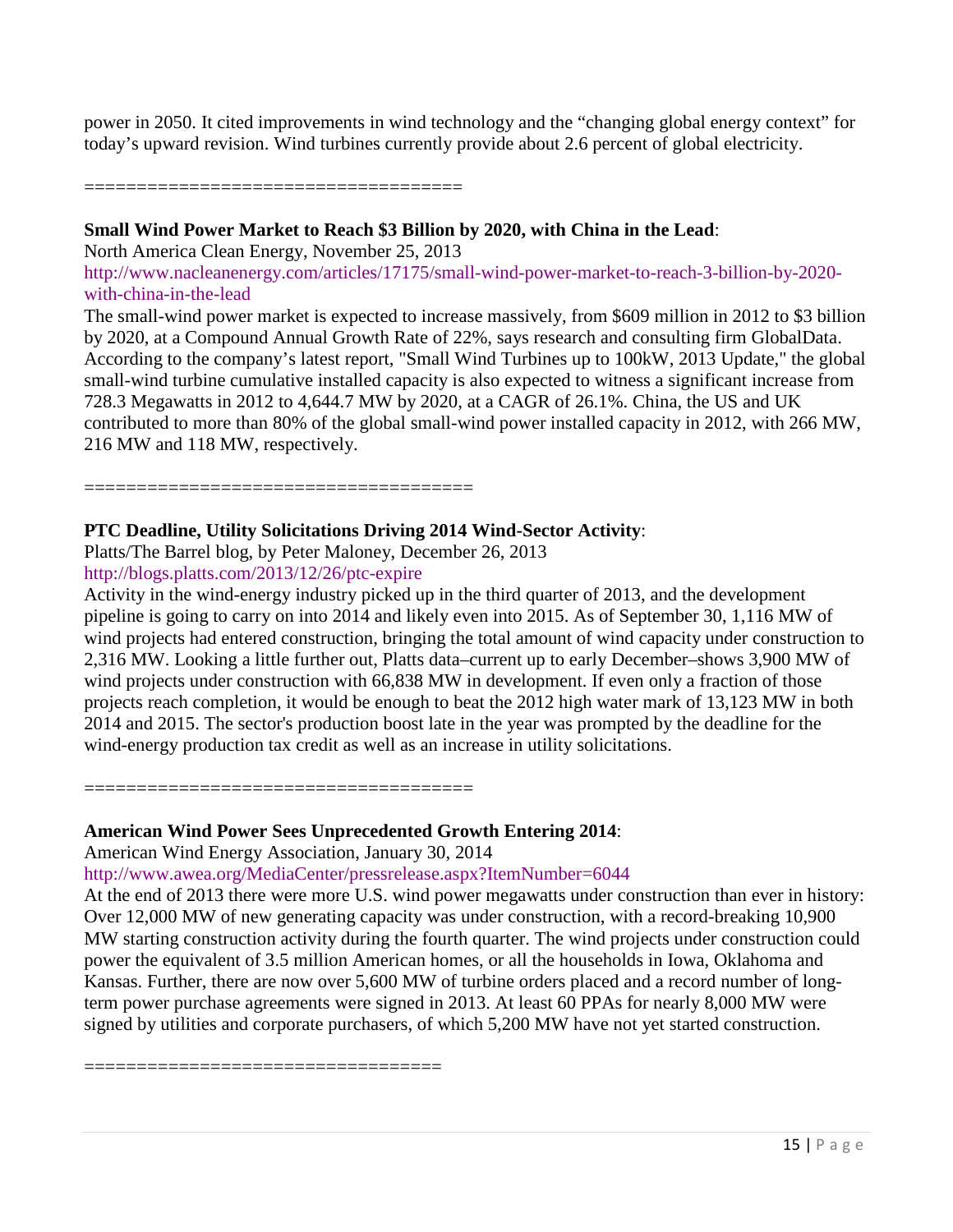# **Report Says Wind Industry Responded Strongly to Additional PTC Eligibility Guidance**:

North American Windpower, by Luke Lewandowski & Dan Shreve, February 20, 2014 [http://www.nawindpower.com/e107\\_plugins/content/content.php?content.12639](http://www.nawindpower.com/e107_plugins/content/content.php?content.12639)

About 19 gigawatts of U.S. wind projects in active development can be attributed directly to the Internal Revenue Service's guidance for wind-energy Production Tax Credit eligibility, according to a report by MAKE Consulting. Developers in the U.S. have started construction on 13 GW of wind projects and have contracted 7 GW of firm turbine orders through the end of January 2014. However, only about 16.4 GW of the projects may be realized by 2014 to 2016 since over 7 GW of the projects are facing execution challenges after applying for PTC eligibility with no off-take agreements, MAKE Consulting noted.

==================================

# **Global Wind Power Market Poised for a Comeback After 'Disappointing' 2013**:

North American Wind Power, March 7, 2014

[http://www.nawindpower.com/e107\\_plugins/content/content.php?content.12697](http://www.nawindpower.com/e107_plugins/content/content.php?content.12697)

MAKE Consulting says 2013 was a challenging year, with a meager addition of 34.5GW of gridconnected wind capacity worldwide - a decline of 26% compared to 2012. However, the company projects that the global wind power market will add 51GW on average from 2014 to 2017 as many traditional markets fulfill expiring policy mechanisms. Furthermore, the company says the market will grow 5% on average annually from 2018 to 2023. The U.S. market - which was one of the primary influencers for low global demand last year - will recover and make 2014 a record year for wind power growth. The report notes that the U.S. accounted for 23% of firm turbine order volume in the fourth quarter of 2013 as developers complied with expiring incentives.

=================================

# **MAKE Expects North American Wind Market to Grow 207% This Year**:

North American Wind Power, April 9, 2014

[http://www.nawindpower.com/e107\\_plugins/content/content.php?content.12832](http://www.nawindpower.com/e107_plugins/content/content.php?content.12832)

The North American wind market grow 207% year-over-year, according to a new report from MAKE Consulting. Specifically, the region added 2.7 GW last year and is slated to install 8.3 GW this year. In addition, North America is expected to install 58.6 GW through 2023 - 30% of which is expected from 2014 to 2016 on account of an anticipated production tax credit extension in the U.S. this year and provincial feed-in tariffs and procurements in Canada. Beyond 2016, MAKE expects two more growth cycles from 2018 to 2020 and from 2021 to 2023, which will largely track state renewable energy standard targets and fossil fuel capacity retirements in the U.S. With an expected CAGR of 17.1% from 2013 to 2023, the U.S. will remain the dominant market in North America.

========================================

# **Global Wind Power Market Poised to Rebound This Year, Install at Least 47 GW**:

North American Wind Power, April 9, 2014

[http://www.nawindpower.com/e107\\_plugins/content/content.php?content.12828](http://www.nawindpower.com/e107_plugins/content/content.php?content.12828)

The Global Wind Energy Council says it expects new global wind installations to reach at least 47 GW this year, a dramatic increase over 2013 levels. According to a new report from the group, China will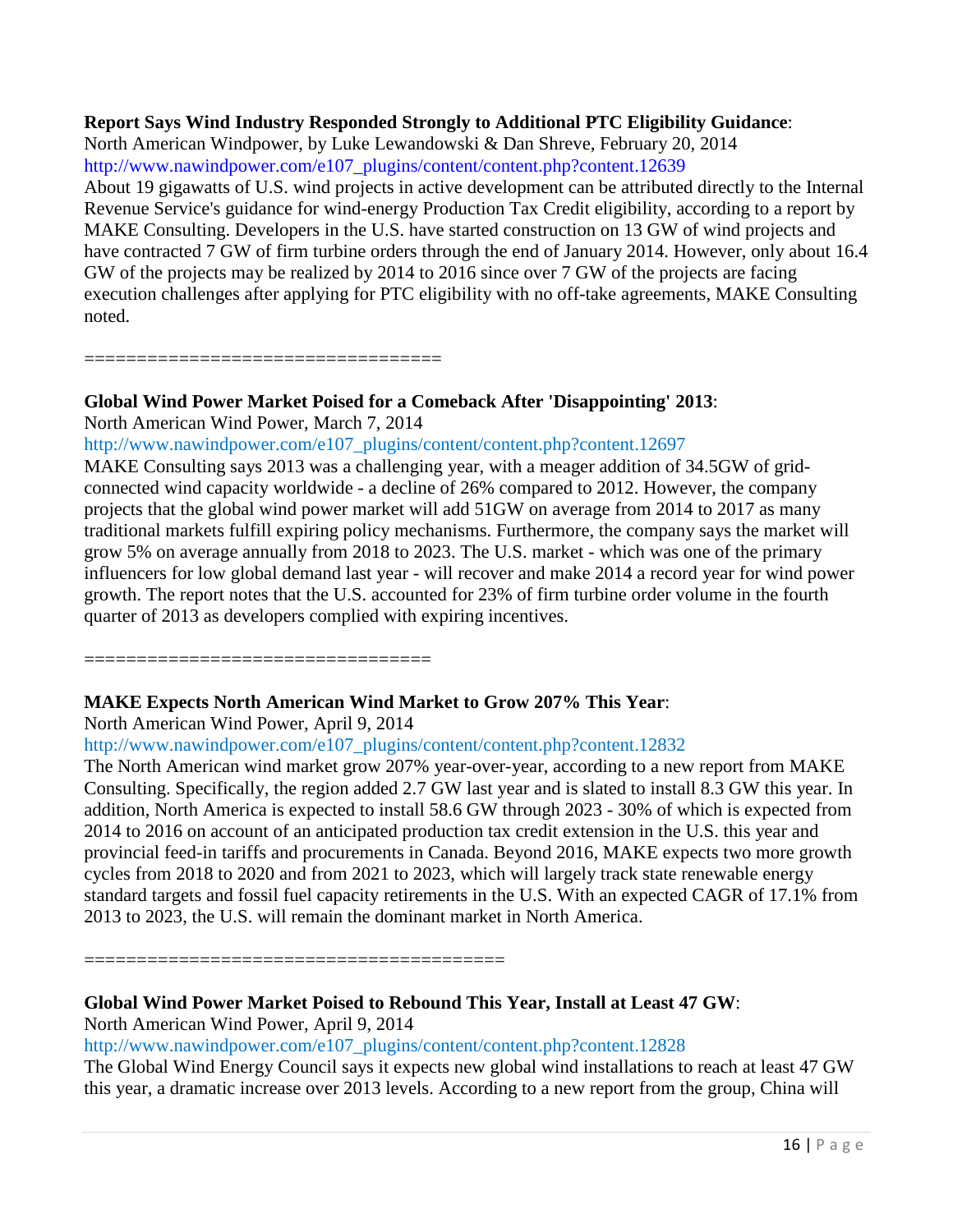lead the market, but there will also be a strong recovery in the U.S. sector, record installations in Canada and Brazil, and hundreds of megawatts in South Africa. However, GWEC cautions that without a strong global climate policy, the market is unlikely to return to the 20-25% or more average growth that has characterized most of the last two decades.

========================================

# **SOLAR THERMAL + PHOTOVOLTAICS (PV)**

Solar's share of net electrical generation in 2013 was small - about 0.23% - although this figure does not reflect electricity generated by distributed PV systems not connected to the grid. However, solar grew by 50% from 2010 to 2011 and then by 138% the following year, and by 114% this past year. A continued annual doubling of solar-electric generation for next couple of years appears to be possible (maybe even conservative in light of the number of solar photovoltaic and solar thermal projects slated to come on line in 2014 and 2015). Thereafter, a more conservative assumption is that solar continues to grow in increments comparable to that now being experienced by wind (i.e., ~20,000 Thousand MWh per year) beginning in 2016.

If so, **solar grows from 0.23% in 2013 to 0.45% in 2014, 0.90% in 2015, and 1.37% in 2016**. (In its most recent "Short-Term Energy Outlook" released on April 8, 2015, EIA projects solar to account for 0.5% of utility-scale generation in 2015.)

Forecasts and Trends for Solar Noted by Other Sources:

# **New Report Says Local Solar Could Power 10% of Country in 10 Years**:

Institute for Local Self-Reliance, by John Farrell, January 2, 2013

<http://www.ilsr.org/utility-ready-report-local-solar-power-10-country-10-years>

According to a new report, "Commercial Rooftop Revolution," within a decade, more than 35 million buildings may be generating their own solar electricity (without subsidies) at prices lower than their utility offers, sufficient to power almost 10% of the country. A solar revolution that has been largely confined to states with generous sunshine (California) or high electricity prices (New Jersey) or both (Hawaii) will spread rapidly in the coming years. Utilities in unexpected states like Tennessee, Wisconsin, and Nebraska will face enormous competition from inexpensive rooftop solar power by 2022. In Minnesota, for example, the state's largest utility expects just 20 megawatts of new solar power in the next 13 years. But, according to the study, within 10 years, "unsubsidized solar electricity will be so inexpensive that 200 times more solar (over 4,000 megawatts) could be installed on the rooftops of Minnesota homes and businesses, providing lower cost electricity than from the utility."

=====================================

# **Frost & Sullivan Finds Affordability of Solar Photovoltaic Systems Accelerate their Uptake**: PRNewswire, January 15, 2013

[http://www.prnewswire.com/news-releases/affordability-of-solar-photovoltaic-systems-accelerate-their](http://www.prnewswire.com/news-releases/affordability-of-solar-photovoltaic-systems-accelerate-their-uptake-finds-frost--sullivan-186922991.html)[uptake-finds-frost--sullivan-186922991.html](http://www.prnewswire.com/news-releases/affordability-of-solar-photovoltaic-systems-accelerate-their-uptake-finds-frost--sullivan-186922991.html)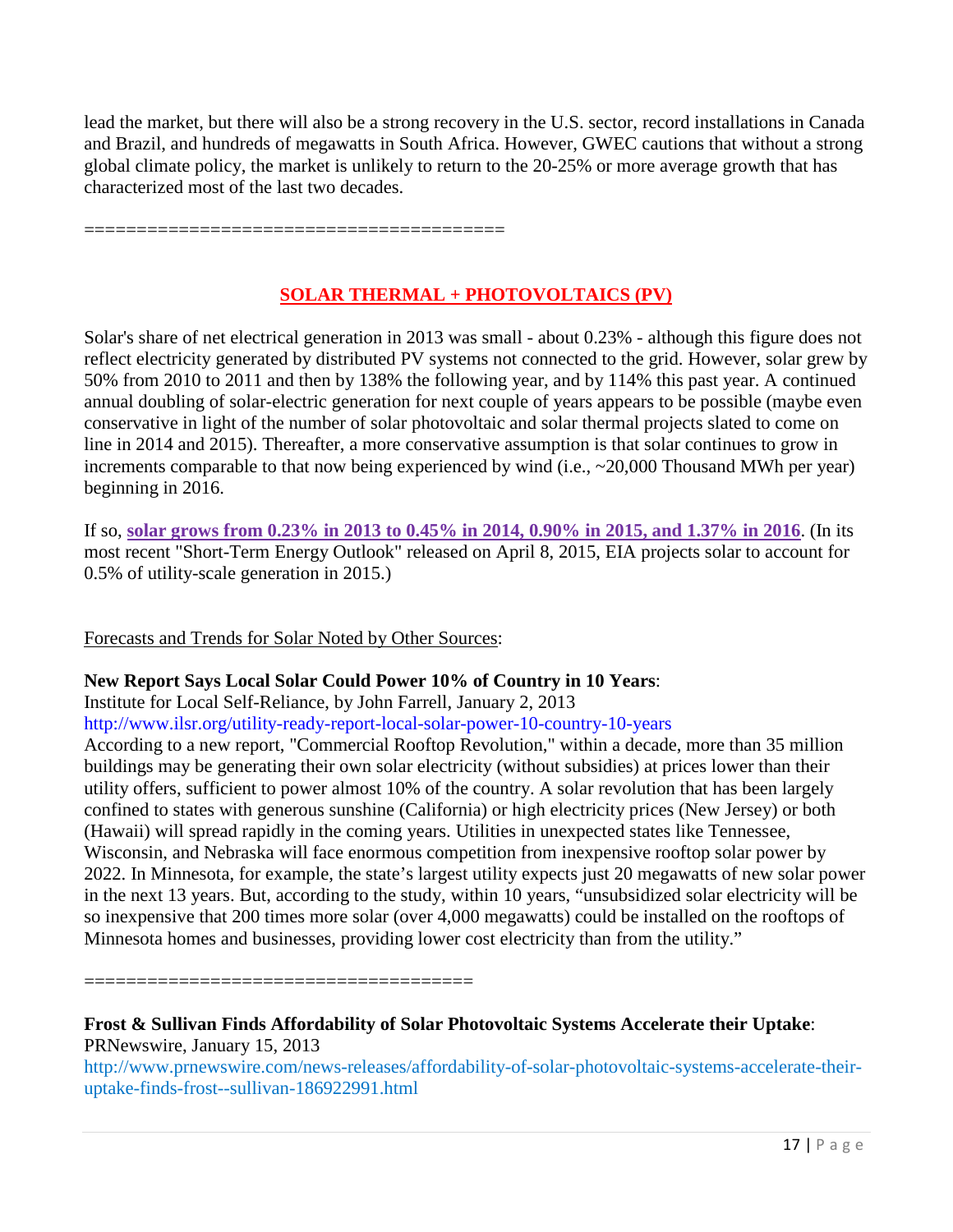Solar photovoltaics will hold its spot as the fastest growing technology in the U.S. energy industry for the next four years. The prices of solar modules have been in a free fall since 2008, accelerating PV systems' commercialization, while encouraging the development of new financing models for the residential sector. Prices decreased by almost 50.0 percent since 2008. Prices will continue to decline – albeit, at a lower rate – in the next four years, due to economies of scale and technological improvements, making solar energy more affordable to residential customers. New analysis from Frost & Sullivan's Analysis of the U.S. Residential Solar Power Market research finds that the market earned revenues of more than \$1.73 billion in 2011 and estimates this to reach \$3.04 billion in 2016. The cumulative PV solar installations in the United States reached 4,450, which generated 1,855 megawatts of solar power in 2011. The residential segment accounted for 15.2 percent, or 282 MW, of the annual installations during 2011, and is projected to grow at a compound annual growth rate of 11.9 percent from 2011 to 2016.

======================================

# **Shell Sees Solar as Biggest Energy Source After Exiting It**:

Bloomberg.com, by Eduard Gismatullin & Sally Bakewell, February 28, 2013 [http://www.bloomberg.com/news/2013-02-28/shell-sees-solar-as-biggest-energy-source-after-exiting](http://www.bloomberg.com/news/2013-02-28/shell-sees-solar-as-biggest-energy-source-after-exiting-industry.html)[industry.html](http://www.bloomberg.com/news/2013-02-28/shell-sees-solar-as-biggest-energy-source-after-exiting-industry.html)

Royal Dutch Shell Plc says solar power, a business it abandoned four years ago, may expand into the world's biggest source of energy in the next half century. The proposition that photovoltaic panels will be the main power source by 2070 is one of the" New Lens Scenarios" Europe's largest oil company published in a report on energy demand this century. A second has natural gas as the main fuel by 2030. Both come with risks to energy producers and the climate. Shell's solar estimate, which assumes higher energy prices, follows an industry boom that saw capacity grow to about 102 gigawatts in 2012. That compares with a figure of 1 gigawatt in 2000. Lower costs and state support will boost solar to about 600 gigawatts in 2035, or more than 2 percent of power generation, according to the International Energy Agency.

===================================

# **Cumulative PV Demand Could Double Again by 2015**:

SolarBuzz.com, by Michael Barker, March 15, 2013

[http://www.solarbuzz.com/resources/blog/2013/03/reaching-new-heights-cumulative-pv-demand-to](http://www.solarbuzz.com/resources/blog/2013/03/reaching-new-heights-cumulative-pv-demand-to-double-again-by-2015)[double-again-by-2015](http://www.solarbuzz.com/resources/blog/2013/03/reaching-new-heights-cumulative-pv-demand-to-double-again-by-2015)

Cumulative end-market PV demand in 2012 set a new record in terms of annual installed capacity. Moreover, demand levels in 2012 were high enough to continue the recent trend that has seen cumulative demand doubling every two years. It took more than 30 years for global cumulative demand to reach 2 GW but only four to surpass 4 GW in 2004. Since then, the industry has seen cumulative demand doubling every two years up to and including last year. Annual growth rates have been declining, however, and the next doubling of cumulative demand is anticipated to take slightly longer at three (rather than two) years, under current policy and installed pricing conditions. However, given the volatile nature of the PV industry, the market could double once again in both 2014 and in 2016, and exceed 450 GW of cumulative installed capacity by 2017.

=====================================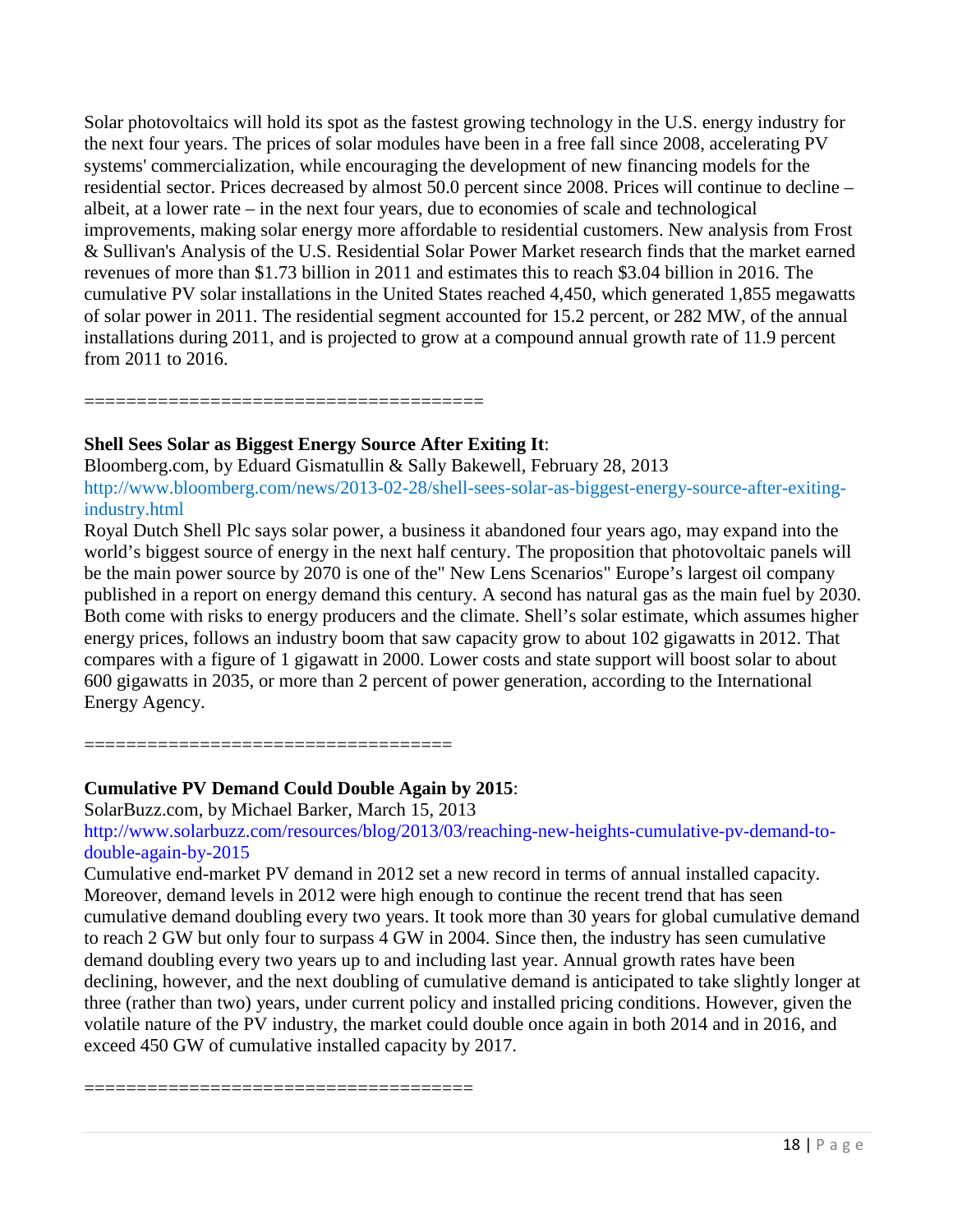### **220 Gigawatts of New Distributed Solar Generation Will be Added by 2018**:

Navigant Research, April 17, 2013

[http://www.navigantresearch.com/newsroom/220-gigawatts-of-new-distributed-solar-generation-will](http://www.navigantresearch.com/newsroom/220-gigawatts-of-new-distributed-solar-generation-will-be-added-by-2018)[be-added-by-2018](http://www.navigantresearch.com/newsroom/220-gigawatts-of-new-distributed-solar-generation-will-be-added-by-2018)

The global electric power industry is evolving from a financial and engineering model that relies on large centralized power plants owned by utilities to one that is more diverse, in terms of both the sources of generation and the ownership of the generation assets. Distributed solar photovoltaic systems offer the benefit of producing electricity onsite, thereby reducing the need to build new transmission capacity and avoiding line losses. According to a new report, "Distributed Solar Energy Generation," 220 gigawatts of distributed solar PV capacity will be installed between 2013 and 2018, representing \$540 billion in revenue during this time. Even as distributed solar technologies have become more costeffective, many governments are reining in popular feed-in tariffs in leading markets. The industry is fully aware that lucrative financial incentives will not be around forever. As a result, many companies are looking at 2017 (the year after solar PV investment tax credits expire in the United States) as the year that solar PV will be able to stand on its own, without government support.

=============================

### **Solar's Great Recovery - Photovoltaics to Reach \$155 Billion Market in 2018**:

Lux Research, May 21, 2013

<http://www.luxresearchinc.com/news-and-events/press-releases/171.html>

The solar crisis will become a boon, as record low prices boost demand, according to a new study, "Market Size Update 2013: Return to Equilibrium." The solar photovoltaic market is poised to rise from the ashes of its 2011 crisis to grow to \$155 billion in 2018, as market forces engineer a turnaround to a healthy 10.5% compound annual growth rate. In the most likely scenario, the PV market will grow at a modest clip to 35 GW in 2013 before rapidly ramping up to 61.7 GW in 2018 – with China emerging as the largest market. With an 18% CAGR to 10.8 GW of installations in 2018, the United States will emerge the world's second-largest market. Utility-scale solar, the smallest segment in 2012 at 8.6 GW, will grow the fastest to 19.9 GW in 2018 as developing markets turn to PV. Globally, commercial applications reign supreme as markets like the U.S. and Japan move to large rooftop installations.

=====================================

**Worldwide Solar PV Market Will Surpass \$134 Billion in Annual Revenue by 2020**:

Navigant Research, July 10, 2013

[http://www.navigantresearch.com/newsroom/worldwide-solar-pv-market-will-surpass-134-billion-in](http://www.navigantresearch.com/newsroom/worldwide-solar-pv-market-will-surpass-134-billion-in-annual-revenue-by-2020)[annual-revenue-by-2020](http://www.navigantresearch.com/newsroom/worldwide-solar-pv-market-will-surpass-134-billion-in-annual-revenue-by-2020)

According to a new report, "Solar PV Market Forecasts," annual worldwide revenues from solar PV installations will surpass \$134 billion by 2020. Financial incentives, government renewable energy deployment targets, and technology cost reduction are still the most important drivers of the solar PV market. In most cases, these renewable energy deployment and cost reduction targets will be met or exceeded, with 438 GW of solar PV installed cumulatively between 2013 and 2020. Market activity is shifting from Europe to Asia Pacific and the United States, as these markets reach maturity and solar PV approaches grid parity in a growing number of regions. By the end of 2020, solar PV is expected to be cost-competitive with retail electricity prices, without subsidies, in a significant portion of the world.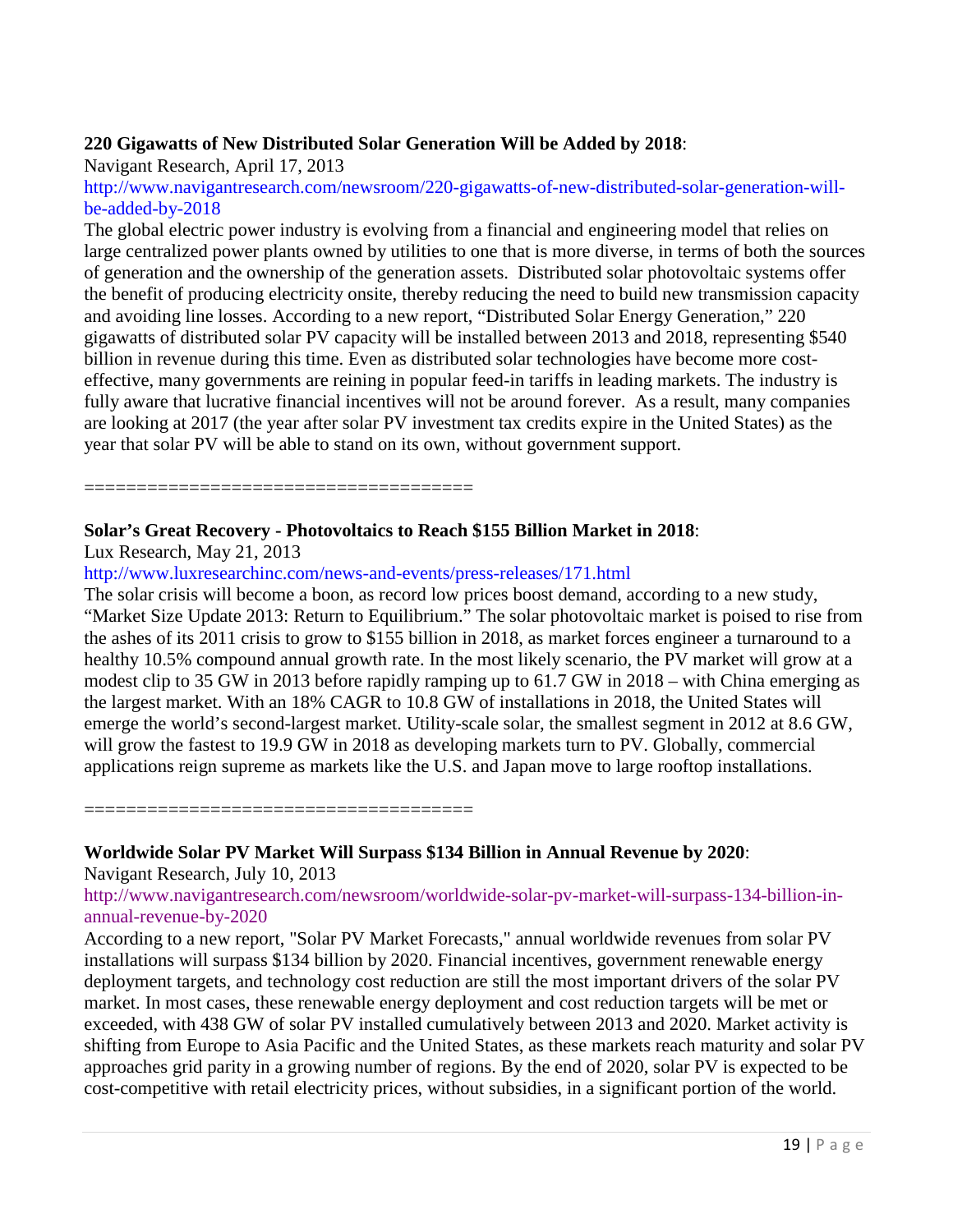=======================================

# **Distributed Solar Power Generation Will Reach \$112 Billion in Annual Revenue by 2018**:

Navigant Research, July 25, 2013

[http://www.navigantresearch.com/newsroom/distributed-solar-power-generation-will-reach-112-billion](http://www.navigantresearch.com/newsroom/distributed-solar-power-generation-will-reach-112-billion-in-annual-revenue-by-2018)[in-annual-revenue-by-2018](http://www.navigantresearch.com/newsroom/distributed-solar-power-generation-will-reach-112-billion-in-annual-revenue-by-2018)

Driven by feed-in tariffs and the commoditization of photovoltaic modules, along with innovative leasing programs for residential solar installations, distributed solar PV systems are expected to see double- and, in some countries, triple-digit growth over the next five years. Distributed solar power systems offer a number of advantages over large, centralized solar arrays: they reduce the need for new transmission capacity, they are scalable to meet the specific demand of the end user, they help reduce efficiency losses from transmission, and they are relatively quick to permit and install. According to a recent report, "Distributed Solar Energy Generation," worldwide revenue from distributed solar power generation will reach \$112 billion annually by 2018.

======================================

# **Solar Energy Could Supply One-Third of Power in U.S. West**:

University of California-Berkeley, by Robert Sanders, August 1, 2013 <http://newscenter.berkeley.edu/2013/08/01/solar-energy-could-supply-one-third-of-power-in-u-s-west> Researchers at the University of California, Berkeley have used a detailed computer model, called SWITCH, the West's electric power grid to predict what will happen if the U.S. Department of Energy succeeds with its SunShot Initiative, which aims to make solar power more affordable and accessible to Americans. They found that achieving the SunShot target would allow solar photovoltaic technology to provide more than a third of electric power in the region by 2050, displacing natural gas, nuclear and carbon capture and sequestration technologies. SunShot is the DOE's effort to work with industry, government and researchers to bring the price of solar power down to that of conventional power by 2020.

==================================

# **Two-Thirds of All PV Capacity in Place Worldwide Has Been Installed since January 2011**:

GTM Research, by Stephen Lacey, August 13, 2013

[http://www.greentechmedia.com/articles/read/chart-2-3rds-of-global-solar-pv-has-been-connected-in](http://www.greentechmedia.com/articles/read/chart-2-3rds-of-global-solar-pv-has-been-connected-in-the-last-2.5-years)[the-last-2.5-years](http://www.greentechmedia.com/articles/read/chart-2-3rds-of-global-solar-pv-has-been-connected-in-the-last-2.5-years)

Two-thirds of all solar PV capacity in place worldwide has been installed since January 2011. To put that into perspective, it took nearly four decades to install 50 gigawatts of PV capacity worldwide. But in the last 2 1/2 years, the industry jumped from 50 gigawatts of PV capacity to just over 100 gigawatts. At the same time, global module prices have fallen 62 percent since January 2011. Even more amazingly, the solar industry is on track to install another 100 gigawatts worldwide by 2015 -- nearly doubling solar capacity in the next 2 1/2 years. The U.S. distributed solar market is on pretty much the same growth trajectory. More than two-thirds of America's distributed PV (everything except for utilityscale projects) has been installed since January 2011. And by 2015, the country's distributed PV market is expected to jump by more than 200 percent.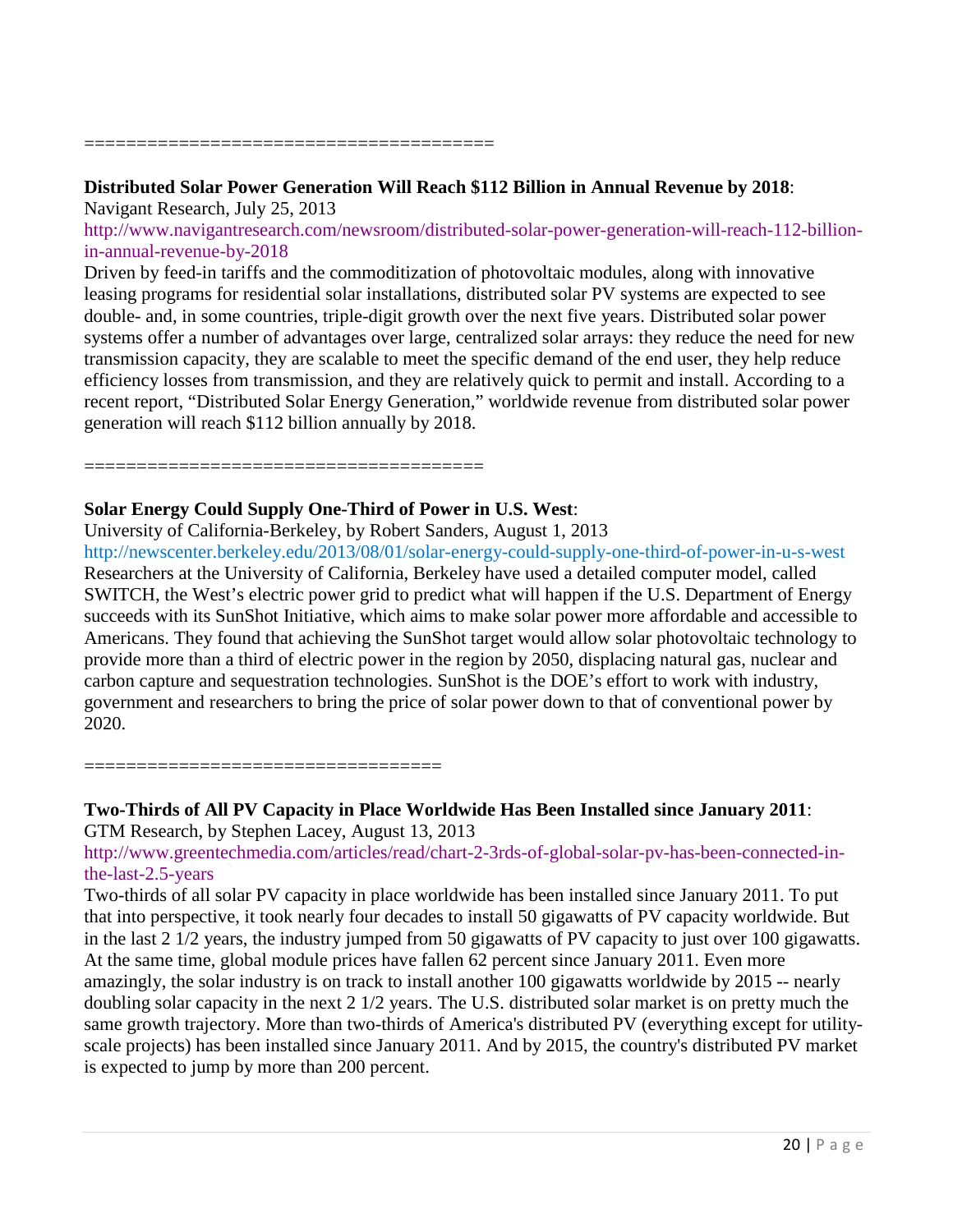==================================

### **A Solar System Is Installed in the U.S. Every Four Minutes**:

Green Tech Media, by Stephen Lacey, August 19, 2013

<http://www.greentechmedia.com/articles/read/america-installs-a-solar-system-every-four-minutes> According to figures from GTM Research, the U.S. is now installing one solar photovoltaic system every four minutes as well. If market growth continues at its current pace, the American solar industry could be installing a system every minute and twenty seconds by 2016. That's a dramatic difference from 2006, when installers were only putting up one system every 80 minutes. Two-thirds of all distributed solar in the U.S. has been installed over the last 2 1/2 years. And by 2016, cumulative installations of distributed PV will double. That means the U.S. will hit 1 million cumulative residential solar installations by then -- making the market in 2016 ten times larger than it was in 2010.

===================================

### **Solar 'Is Going to Overtake Everything'**:

Green Tech Media, by Herman K. Trabish, August 21, 2013 [http://www.greentechmedia.com/articles/read/ferc-chair-wellinghoff-sees-a-solar-future-and-a-utility-of](http://www.greentechmedia.com/articles/read/ferc-chair-wellinghoff-sees-a-solar-future-and-a-utility-of-the-future)[the-future](http://www.greentechmedia.com/articles/read/ferc-chair-wellinghoff-sees-a-solar-future-and-a-utility-of-the-future)

According to GTM Research, in the next 2 1/2 years the U.S. will double its entire cumulative capacity of distributed solar -- repeating in the span of a few short years what it originally took four decades to deploy. Thereafter, it could double every two years. Consequently, according to Jon Wellinghoff, chairman of the Federal Energy Regulatory Commission, "solar is growing so fast it is going to overtake everything. Geothermal, wind, and other resources will supplement solar; but at its present growth rate, solar will overtake wind in about ten years. It is going to be the dominant player." And those other resources have not seen declining prices like solar has. "Solar PV is \$0.70 or \$0.80 per watt to manufacture. Residential rooftop is \$4 to \$5 per watt. But they are going to drive that down to \$2 and then to \$1 per watt." Advanced storage technologies also promise lower costs, he said.

==============================

# **How Soon Will the U.S. Surpass Germany in Solar Investments?**

Energy Manager Today, by Kristina Ross, August 26, 2013

[http://www.energymanagertoday.com/how-soon-will-the-us-surpass-germany-in-solar-investments-](http://www.energymanagertoday.com/how-soon-will-the-us-surpass-germany-in-solar-investments-094845/?utm_source=el&utm_campaign=homefeed&utm_medium=link)[094845/?utm\\_source=el&utm\\_campaign=homefeed&utm\\_medium=link](http://www.energymanagertoday.com/how-soon-will-the-us-surpass-germany-in-solar-investments-094845/?utm_source=el&utm_campaign=homefeed&utm_medium=link)

The U.S. reported a record number of solar installations in 2012, which added 3,313 megawatts of energy to the grid. In total, the United States now has more than 8,500 MW of installed solar capacity, or enough to power 1.3 million homes. An additional 4,400 MW worth of solar panels is expected to come online in 2013. It's certainly short of Germany's 34,000 MW capacity, but with continued investments in solar in the U.S. and the decline of solar companies in Germany, it's possible that the country could surpass Germany's solar capacity in just six years, even if investments in solar energy remain the same in the U.S.

==================================

**Solar Panels Beginning to Become a Standard Amenity in New Homes**: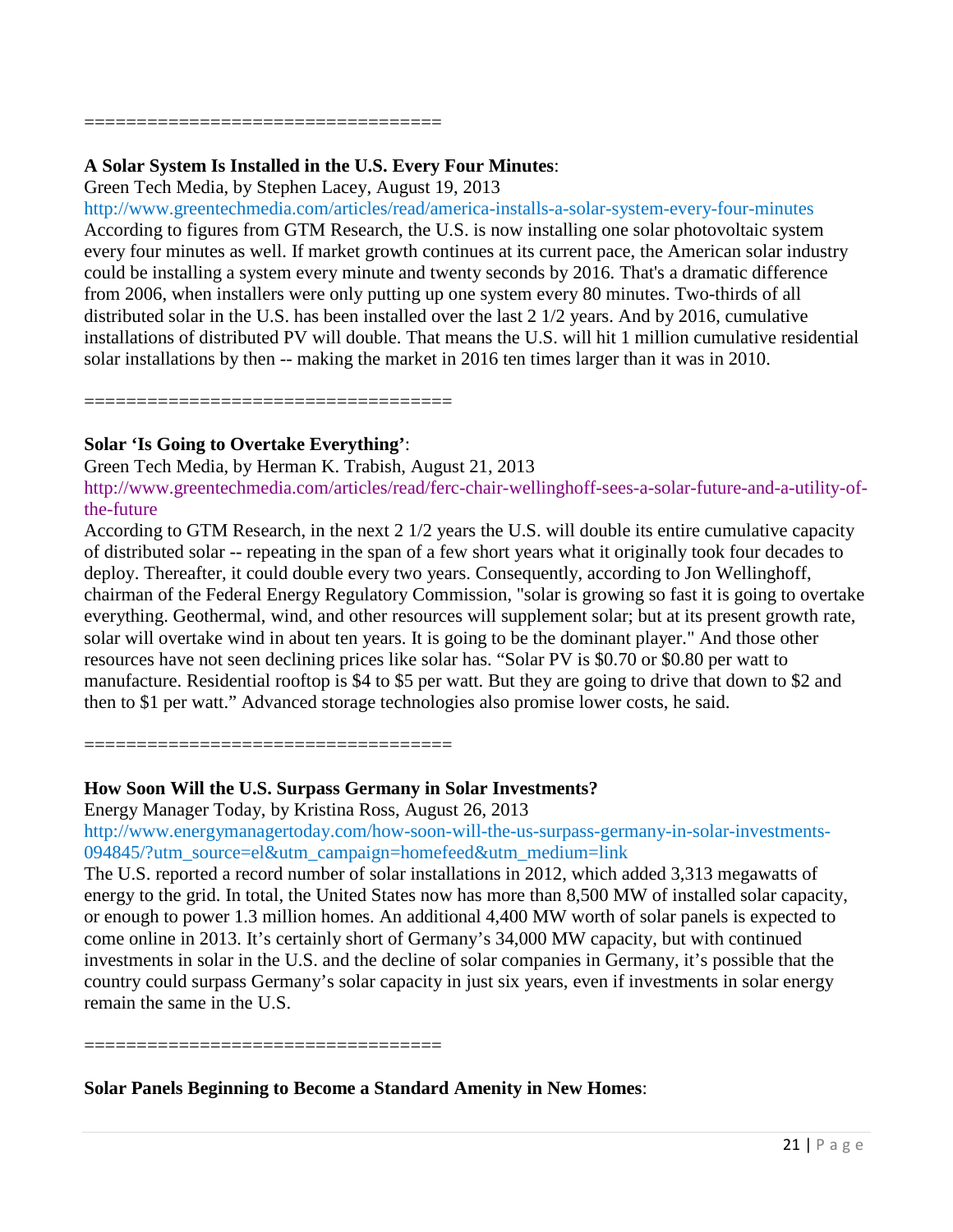### Bloomberg, by Justin Doom, September 11, 2013

[http://mobile.bloomberg.com/news/2013-09-10/solar-panel-is-next-granite-countertop-for](http://mobile.bloomberg.com/news/2013-09-10/solar-panel-is-next-granite-countertop-for-homebuilders.html)[homebuilders.html](http://mobile.bloomberg.com/news/2013-09-10/solar-panel-is-next-granite-countertop-for-homebuilders.html)

Solar panels are an amenity for new homes that's becoming a standard option for buyers in U.S. markets. At least six of 10 largest U.S. homebuilders led by KB Home include the photovoltaic devices in new construction. Two California towns are mandating installations, and demand for the systems that generate electricity at home will jump 56 percent nationwide this year. Lashing panels to roofs during construction is about 20 percent cheaper than after a house is built. A 3-kilowatt system, enough to power a typical mid-size home, costs less than \$15,000 and can be rolled into a mortgage. About 494 megawatts of panels were installed atop new and existing U.S. homes in 2012, according to the solar trade group. That figure is expected to swell to 770 megawatts this year as prices continue to slide and may reach 2,175 megawatts in 2016.

====================================

### **Annual Worldwide Solar PV Installations Will Double by 2020**:

Navigant Research, November 8, 2013

[http://www.navigantresearch.com/newsroom/annual-worldwide-solar-pv-installations-will-double-by-](http://www.navigantresearch.com/newsroom/annual-worldwide-solar-pv-installations-will-double-by-2020)[2020](http://www.navigantresearch.com/newsroom/annual-worldwide-solar-pv-installations-will-double-by-2020)

The solar photovoltaic market continues to grow as PV technology costs have steadily declined and pathways to further cost reduction are being pursued. By the end of this decade, solar PV is expected to be cost competitive – even without subsidies –with retail electricity prices in a significant portion of the world. According to a recent report, "Solar PV Market Forecasts," annual installations of new solar PV capacity will more than double, in terms of capacity, by 2020, growing from 35.9 gigawatts in 2013 to 73.4 GW in 2020. Distributed systems will account for less than half of all installations in 2014, and non-distributed systems will represent more than half of the market through 2020.

==================================

# **Photovoltaic Materials Market Will Grow 9% Annually Through 2018**:

Lux Research, November 19, 2013

### <http://www.luxresearchinc.com/news-and-events/press-releases/210.html>

Massive oversupply and downward price pressure have created the misconception that the solar industry suffered from industry-wide commoditization. Even though commoditization afflicts much of the solar industry, innovations can yield double-digit profit margins in high-performance encapsulants, backsheets and metallization according to the new report "Photovoltaic Materials Opportunities Beyond Commoditization." But not all solar modules are created equal, and profit margins can rise to doubledigits for select enabling materials – even as overall materials sales volumes grow at a compound annual growth rate (CAGR) of 9.2% through 2018.

=====================================

# **Megawatt-Scale Solar PV Operations and Maintenance Market to Reach 146 GW by 2017**: GLOBE NEWSWIRE, November 25, 2013

[http://www.energybiz.com/article/13/11/megawatt-scale-solar-pv-operations-and-maintenance-market](http://www.energybiz.com/article/13/11/megawatt-scale-solar-pv-operations-and-maintenance-market-reach-146-gw-2017?utm_source=2013_11_26&utm_medium=eNL&utm_campaign=EB_DAILY&utm_content=108834)[reach-146-gw-](http://www.energybiz.com/article/13/11/megawatt-scale-solar-pv-operations-and-maintenance-market-reach-146-gw-2017?utm_source=2013_11_26&utm_medium=eNL&utm_campaign=EB_DAILY&utm_content=108834)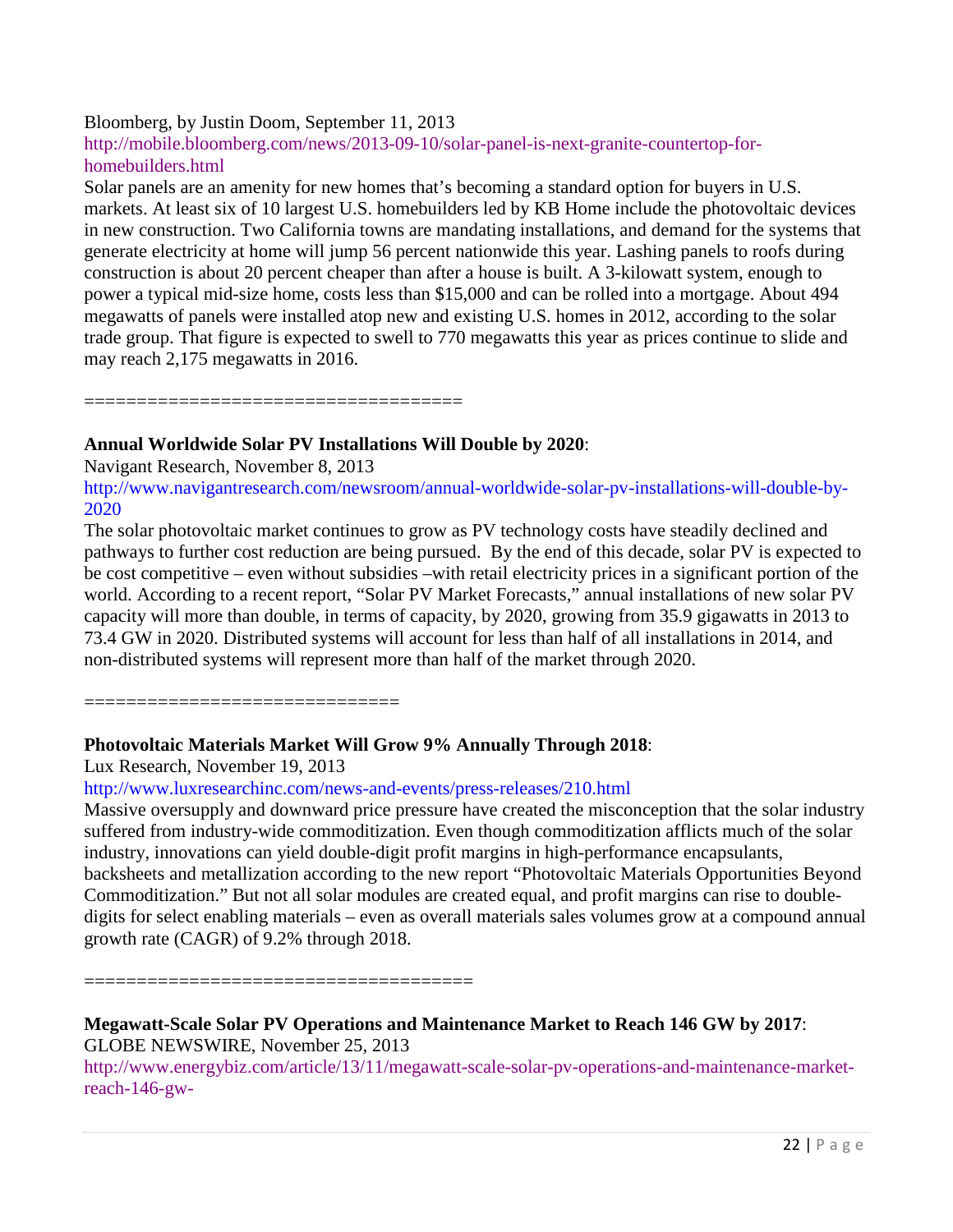# [2017?utm\\_source=2013\\_11\\_26&utm\\_medium=eNL&utm\\_campaign=EB\\_DAILY&utm\\_content=1088](http://www.energybiz.com/article/13/11/megawatt-scale-solar-pv-operations-and-maintenance-market-reach-146-gw-2017?utm_source=2013_11_26&utm_medium=eNL&utm_campaign=EB_DAILY&utm_content=108834) [34](http://www.energybiz.com/article/13/11/megawatt-scale-solar-pv-operations-and-maintenance-market-reach-146-gw-2017?utm_source=2013_11_26&utm_medium=eNL&utm_campaign=EB_DAILY&utm_content=108834)

According to GTM Research's new report, "Megawatt-Scale PV Plant Operations & Maintenance: Services, Markets and Competitors 2013-2017," O&M is a market that will triple its current size by 2017. Europe currently leads the space but Asia-Pacific markets will drive installations over the next four years bringing the worldwide total to 146 gigawatts. While the United States ranks sixth in terms of current megawatt-scale installations, the top three providers (First Solar, SunEdison, and SunPower) all primarily service the United States. Beyond the fast growth of the utility-scale PV industry in North America, the O&M market is more concentrated in the U.S., while it appears highly fragmented in European markets such as Germany and Italy.

=====================================

### **Concentrated PV Solar Set to Boom**:

PV Magazine, December 10, 2013

[http://www.pv-magazine.com/news/details/beitrag/concentrated-pv-solar-set-to](http://www.pv-magazine.com/news/details/beitrag/concentrated-pv-solar-set-to-boom_100013699/#axzz2n5Trnrcv)[boom\\_100013699/#axzz2n5Trnrcv](http://www.pv-magazine.com/news/details/beitrag/concentrated-pv-solar-set-to-boom_100013699/#axzz2n5Trnrcv)

The global market for concentrated photovoltaic (CPV) systems is entering a phase of explosive growth, with worldwide installations set to boom by 750 percent from 2013 to the end of 2020. CPV installations are projected to rise to 1,362 megawatts in 2020, up from 160 megawatts in 2013, according to the new report entitled "Concentrated PV (CPV) Report – 2013" from IHS Inc. Installations are forecast to expand at double-digit percentages every year through 2020. Average installed pricing for highconcentration PV systems are estimated to have decreased to \$2.62 per watt in 2013, down 25.8 percent from \$3.54 per watt in 2012. Prices will slide further at an annual compound rate of 15 percent from 2012 to 2017, IHS forecasts, falling to \$1.59 by the end of 2017.

===================================

# **Global Solar Installations to Reach Approximately 43 GW in 2014**:

North American Clean Energy, December 19, 2013

[http://www.nacleanenergy.com/articles/17267/global-solar-installations-to-reach-approximately-43-gw](http://www.nacleanenergy.com/articles/17267/global-solar-installations-to-reach-approximately-43-gw-in-2014)[in-2014](http://www.nacleanenergy.com/articles/17267/global-solar-installations-to-reach-approximately-43-gw-in-2014)

Global solar installations are forecast to be in the 43 GW range in 2014, according to a new update by Mercom Capital Group, LLC. With China revising its solar installation goals to 12 GW in 2014 and 35 GW by 2015, Mercom expects installations to total roughly 10.5 GW in 2014. The U.S. is the other top solar market forecast to grow steadily over the long term with installations forecast to reach approximately 6 GW in 2014, as its solar market continues on a course of strong. Utility-scale projects and distributed generation through third party-financed residential installations have been the catalysts of growth. Third party-owned (solar lease) residential installations have been garnering most of the headlines over the last 12 months, raising over \$3 billion in solar lease funds so far this year to finance installations.

=====================================

**Strong Growth Forecast for Solar PV Industry in 2014 with Demand Reaching 49 GW**:

NPD Solarbuzz, December 23, 2013.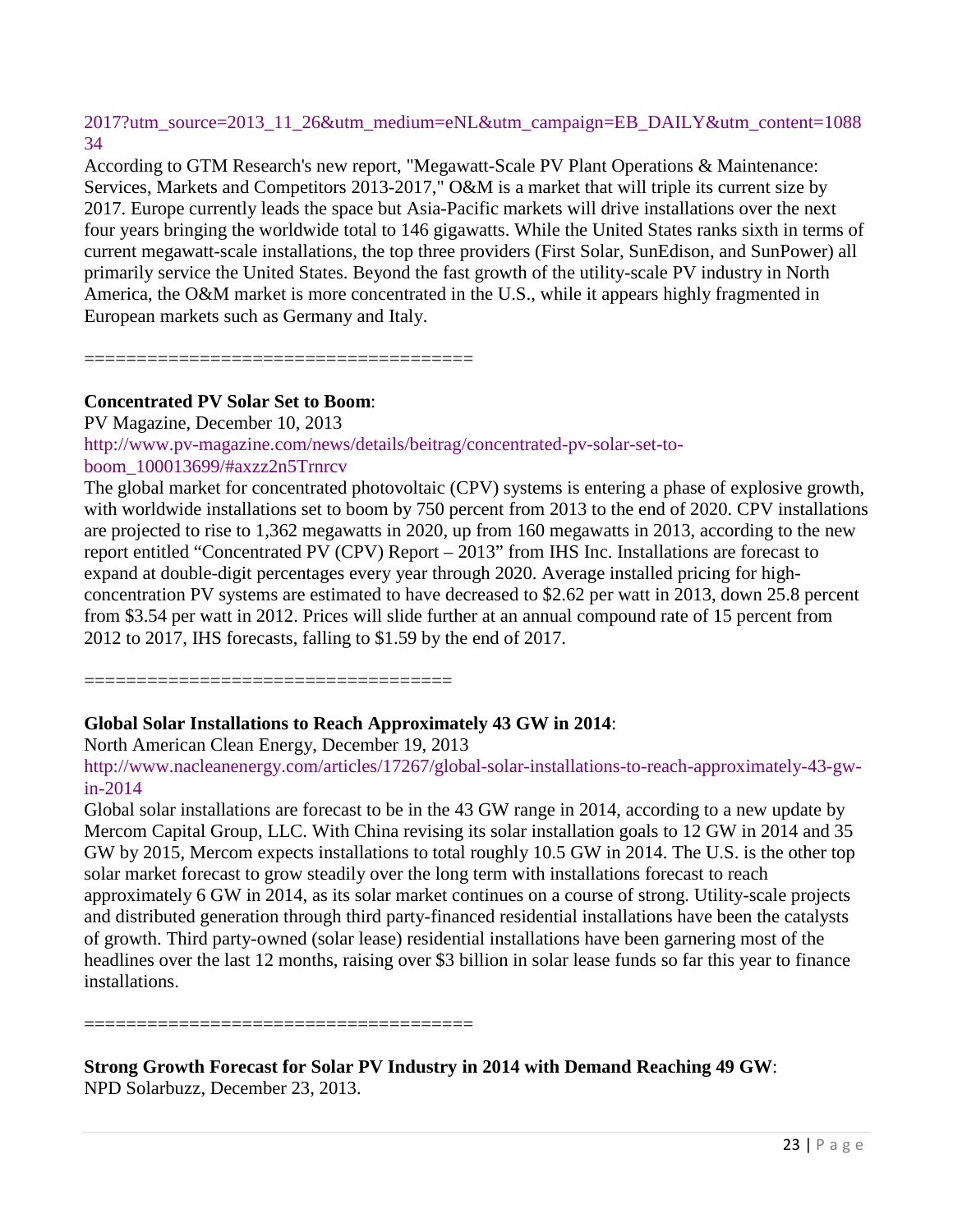### [http://www.solarbuzz.com/news/recent-findings/strong-growth-forecast-solar-pv-industry-2014](http://www.solarbuzz.com/news/recent-findings/strong-growth-forecast-solar-pv-industry-2014-demand-reaching-49-gw) [demand-reaching-49-gw](http://www.solarbuzz.com/news/recent-findings/strong-growth-forecast-solar-pv-industry-2014-demand-reaching-49-gw)

Solar photovoltaic demand is poised for explosive growth in 2014, and is set to reach 49 gigawatts, up from 36 GW in 2013, according to findings in the latest "NPD Solarbuzz Quarterly." Q4'13 will be another record quarter for the solar PV industry, exceeding the 12 GW barrier for the first time ever. Furthermore, demand in Q1'14 will also achieve record-breaking status, as the strongest first-quarter ever seen by the PV industry. Over the six-month period from October 2013 to March 2014, the solar PV industry will install almost 22 GW, which is greater than all the solar PV installations that occurred between 2005 and 2009. This 22 GW of demand is equivalent to 120 megawatts (MW) of solar PV installed every day for six months, and equates to one new 5 MW solar farm being completed every hour of the day.

======================================

### **Solar Farms Up to Five Megawatts in Size Drive 95 GW Project Pipeline in Leading PV Countries**:

### NPD Solarbuzz, February 18, 2014

[http://www.solarbuzz.com/news/recent-findings/solar-farms-five-megawatts-size-drive-95-gw-project](http://www.solarbuzz.com/news/recent-findings/solar-farms-five-megawatts-size-drive-95-gw-project-pipeline-leading-pv-countri)[pipeline-leading-pv-countri](http://www.solarbuzz.com/news/recent-findings/solar-farms-five-megawatts-size-drive-95-gw-project-pipeline-leading-pv-countri)

Solar photovoltaic projects between 250 kilowatts and five megawatts now account for almost half of the yet-to-be-completed 4,300 commercial and utility projects within the leading PV countries, according to the new "Global Deal Tracker" report. The total project pipeline for the leading solar PV countries has reached almost 95 gigawatts, with the largest projects, in excess of 50 MW, making up 68% of the total capacity on offer, although there are currently less than 500 such projects in the pipeline. China, Japan, and the United States are expected to drive new solar PV capacity deployment over the next five years. Currently, these three leading countries offer a pipeline of more than 3,600 PV projects of greater than 250 kW, which is equivalent to a total capacity of 65 GW.

======================================

### **Solar Installations Set to Hit Record 45 GW This Year**:

BusinessGreen.com, February 27 2014

[http://www.businessgreen.com/bg/news/2331172/bloomberg-solar-installations-set-to-hit-record-45gw](http://www.businessgreen.com/bg/news/2331172/bloomberg-solar-installations-set-to-hit-record-45gw-this-year)[this-year](http://www.businessgreen.com/bg/news/2331172/bloomberg-solar-installations-set-to-hit-record-45gw-this-year)

According to figures from a Bloomberg survey of nine analysts and companies, solar developers are expected to install a record 44.5GW of capacity this year, equating to an almost 21 per cent year-on-year increase. State support for solar PV projects in China has helped drive down installation costs and accelerate growth across the industry. Buoyant markets in Japan and the U.S., which are expected to install 10.5GW and 5.3GW of capacity respectively in 2014, have also helped offset lower installation numbers in Europe. The NYSE Bloomberg Global Solar Energy Index has jumped more than 70 per cent in the past year, with several stocks more than tripling in value.

================================

# **North and South America Solar Photovoltaic Market Set to Increase Ten-Fold by 2030**:

AlternativeEnergyNewswire.com, March 3, 2014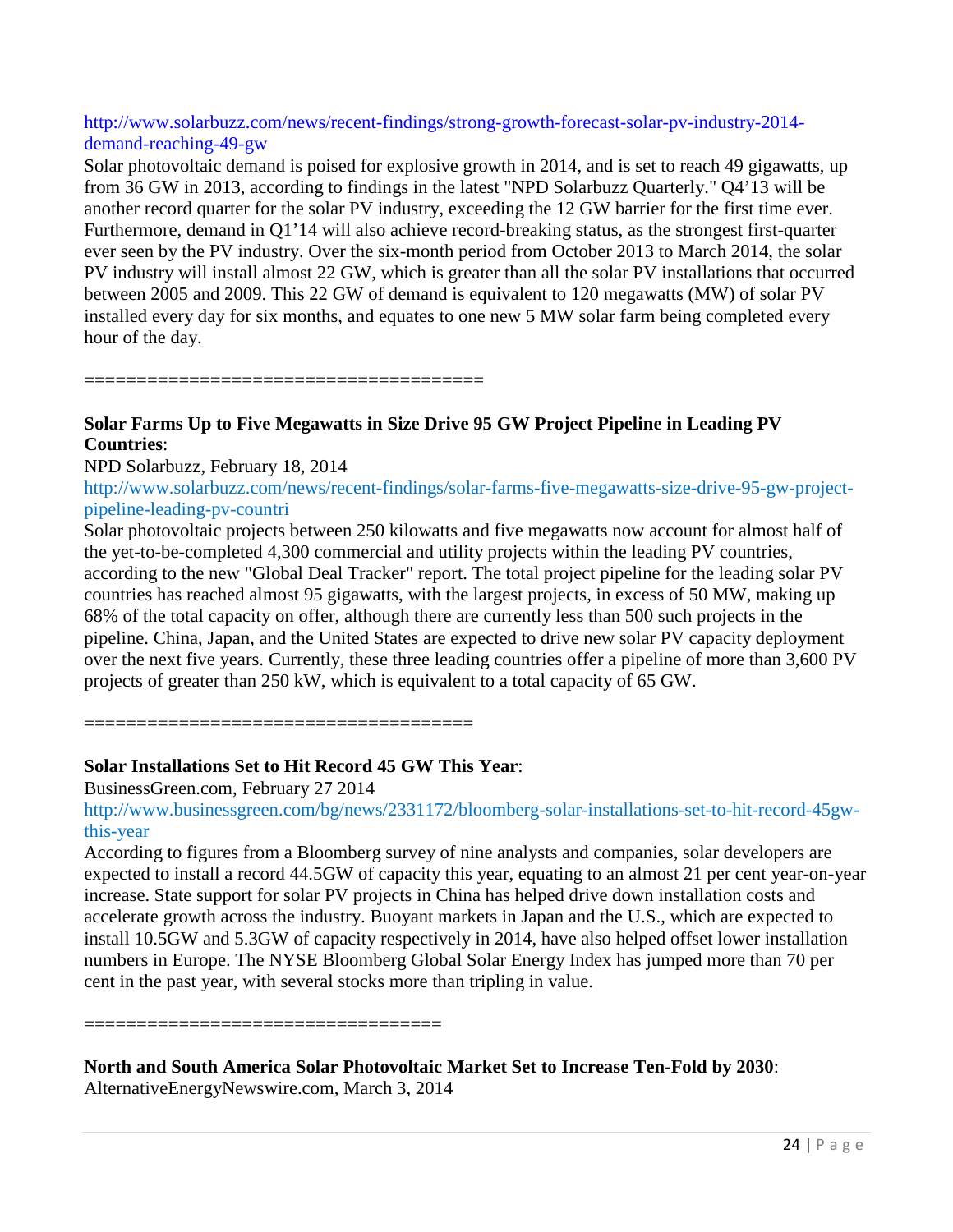[http://www.alternativeenergynewswire.com](http://www.alternativeenergynewswire.com/)

and

[http://store.globaldata.com/market-reports/alternative-energy/north-and-south-america-solar](http://store.globaldata.com/market-reports/alternative-energy/north-and-south-america-solar-photovoltaic-market-outlook-to-2030-installed-capacity-market-size-risk-analysis-market-saturat?utm_source=email&utm_medium=pr&utm_campaign=gdenprq1&utm_nooveride=1)[photovoltaic-market-outlook-to-2030-installed-capacity-market-size-risk-analysis-market](http://store.globaldata.com/market-reports/alternative-energy/north-and-south-america-solar-photovoltaic-market-outlook-to-2030-installed-capacity-market-size-risk-analysis-market-saturat?utm_source=email&utm_medium=pr&utm_campaign=gdenprq1&utm_nooveride=1)[saturat?utm\\_source=email&utm\\_medium=pr&utm\\_campaign=gdenprq1&utm\\_nooveride=1](http://store.globaldata.com/market-reports/alternative-energy/north-and-south-america-solar-photovoltaic-market-outlook-to-2030-installed-capacity-market-size-risk-analysis-market-saturat?utm_source=email&utm_medium=pr&utm_campaign=gdenprq1&utm_nooveride=1)

The North and South American solar photovoltaic installed capacity will increase more than tenfold over the coming years, climbing from 13.1 Gigawatts in 2013 to 138.8 GW by 2030, at a massive Compound Annual Growth Rate of 15%, says a new report from research and consulting firm GlobalData. According to the report, the Americas' power generation from solar PV installations will also increase at an impressive rate, jumping from 21 Terawatt-hours in 2013 to 234 TWh by 2030.

==================================

# **Morgan Stanley Says U.S. Could Have 129 GW of Commercial Solar by 2018**:

CleanTechnica.com, March 7, 2014

[http://cleantechnica.com/2014/03/07/morgan-stanley-us-129-gw-commercial-solar-](http://cleantechnica.com/2014/03/07/morgan-stanley-us-129-gw-commercial-solar-2018/?utm_source=Cleantechnica+News&utm_campaign=37121805c5-RSS_EMAIL_CAMPAIGN&utm_medium=email&utm_term=0_b9b83ee7eb-37121805c5-331986949)[2018/?utm\\_source=Cleantechnica+News&utm\\_campaign=37121805c5-](http://cleantechnica.com/2014/03/07/morgan-stanley-us-129-gw-commercial-solar-2018/?utm_source=Cleantechnica+News&utm_campaign=37121805c5-RSS_EMAIL_CAMPAIGN&utm_medium=email&utm_term=0_b9b83ee7eb-37121805c5-331986949)

[RSS\\_EMAIL\\_CAMPAIGN&utm\\_medium=email&utm\\_term=0\\_b9b83ee7eb-37121805c5-331986949](http://cleantechnica.com/2014/03/07/morgan-stanley-us-129-gw-commercial-solar-2018/?utm_source=Cleantechnica+News&utm_campaign=37121805c5-RSS_EMAIL_CAMPAIGN&utm_medium=email&utm_term=0_b9b83ee7eb-37121805c5-331986949)

The installed capacity of solar PV in North and South America will increase more than tenfold over the coming years, jumping from 13.1 Gigawatts in 2013 to 138.8-GW by 2030 – according to a new report from consulting firm GlobalData. However, according to Morgan Stanley analyst Timothy Radcliff, the U.S. commercial-scale solar market could be as large as 129-GW in 2018, assuming that the investment tax credit goes to 0% and utilities nationwide implement fixed charges on solar customers.

============================

# **Concentrated Photovoltaics Market to Triple by 2020**:

GlobalData, March xx, 2014

[http://store.globaldata.com/market-reports/alternative-energy/concentrated-photovoltaics-cpv-2014](http://store.globaldata.com/market-reports/alternative-energy/concentrated-photovoltaics-cpv-2014-update-global-market-size-competitive-landscape-and-key-country-analysis-to-2020?utm_source=email&utm_medium=pr&utm_campaign=gdenprq1&utm_nooveride=1) [update-global-market-size-competitive-landscape-and-key-country-analysis-to-](http://store.globaldata.com/market-reports/alternative-energy/concentrated-photovoltaics-cpv-2014-update-global-market-size-competitive-landscape-and-key-country-analysis-to-2020?utm_source=email&utm_medium=pr&utm_campaign=gdenprq1&utm_nooveride=1)

[2020?utm\\_source=email&utm\\_medium=pr&utm\\_campaign=gdenprq1&utm\\_nooveride=1](http://store.globaldata.com/market-reports/alternative-energy/concentrated-photovoltaics-cpv-2014-update-global-market-size-competitive-landscape-and-key-country-analysis-to-2020?utm_source=email&utm_medium=pr&utm_campaign=gdenprq1&utm_nooveride=1)

According to a new report, the global concentrated photovoltaic market is expected to undergo a major growth spurt in the next five years, with its cumulative installed capacity forecast to jump from 357.9 Megawatts in 2014 to 1,043.96 MW by 2020. According to the report, China and the U.S. dominated the global CPV market in 2013, with their cumulative installed capacity reaching shares of 35.4% and 33.3%, respectively. Spain stood third after the U.S. with 12.2%, followed by Portugal and Italy, with respected shares of 5.1% and 4.3%.

==================================

# **Mercom Capital Forecasts 46-GW of Solar for 2014**:

Solar Industry Magazine, March 20, 2014

# [http://www.solarindustrymagazine.com/e107\\_plugins/content/content.php?content.13929](http://www.solarindustrymagazine.com/e107_plugins/content/content.php?content.13929)

Demand outlook for the solar industry remains strong, and global solar installations are forecast to be around 46 GW this year, according to the latest quarterly update from Mercom Capital Group LLC. Global installations for 2013 are estimated to come in at about 37 GW, in line with Mercom's forecast.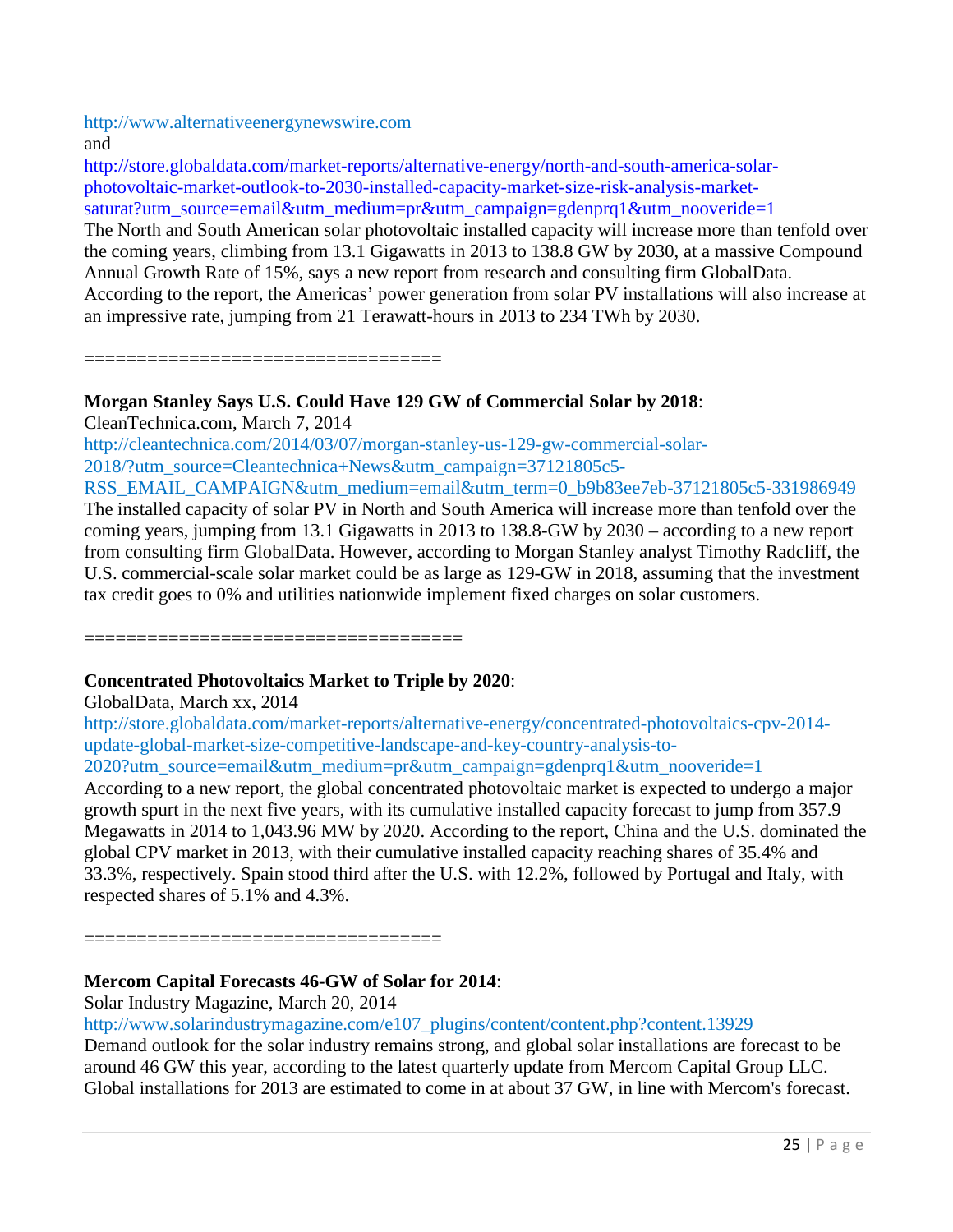The U.S. solar market is expected to install 6.4 GW this year, spurred by utility-scale projects and an energetic residential sector. Solar leasing has been the big driver of residential installations with thirdparty finance companies raising \$3.3 billion in residential and commercial tax equity funds in 2013. System costs in the U.S. are still high compared to Germany, but innovative financial instruments, including asset-backed securities, third-party finance and yieldcos, are helping bring the cost of capital down. Trade disputes, however, continue to be an issue.

====================================

### **Solar PV Industry Targets 100 GW Annual Deployment in 2018**:

NPD Solarbuzz, March 20, 2014

[http://www.solarbuzz.com/news/recent-findings/solar-pv-industry-targets-100-gw-annual-deployment-](http://www.solarbuzz.com/news/recent-findings/solar-pv-industry-targets-100-gw-annual-deployment-2018-according-npd-solarbuzz)[2018-according-npd-solarbuzz](http://www.solarbuzz.com/news/recent-findings/solar-pv-industry-targets-100-gw-annual-deployment-2018-according-npd-solarbuzz)

The solar photovoltaic industry is set for rapid growth over the next five years, with up to 100 gigawatts annual deployment being targeted in 2018, according to the latest edition of "Marketbuzz." This endmarket growth is projected to increase annual PV module revenues, which are forecast to reach \$50 billion in 2018. About 300 GW of new solar PV will be installed in the next five years, as solar increases to 3% of total global power supply.

==================================

# **Global Concentrated Photovoltaic Cumulative Installations to Achieve More than 1 Gigawatt Capacity by 2020**:

BUSINESS WIRE, March 25, 2014

### <http://www.businesswire.com/news/home/20140325005716/en>

According to a new study by Research and Markets, the global Concentrated Photovoltaic market is expected to undergo a major growth spurt in the next five years, with its cumulative installed capacity forecast to jump from 357.9 Megawatts in 2014 to 1,043.96 MW by 2020. China and the U.S. dominated the global CPV market in 2013, with their cumulative installed capacity reaching shares of 35.4% and 33.3%, respectively. Spain stood third after the US with 12.2%, followed by Portugal and Italy, with respected shares of 5.1% and 4.3%.

===================================

# **Record-Breaking Demand for Global Solar PV Industry in Q1'14**:

NPD Solarbuzz, April 2, 2014

[http://www.solarbuzz.com/news/recent-findings/record-breaking-demand-global-solar-pv-industry](http://www.solarbuzz.com/news/recent-findings/record-breaking-demand-global-solar-pv-industry-according-npd-solarbuzz)[according-npd-solarbuzz](http://www.solarbuzz.com/news/recent-findings/record-breaking-demand-global-solar-pv-industry-according-npd-solarbuzz)

Globally, new solar photovoltaic demand added during Q1'14 exceeded 9 GW, which was 35% more than the previous first-quarter record, set last year. In fact, every quarter in 2014 is forecast to reach new highs, with trailing 12-month demand at the end of Q1'15 forecast to exceed 50 GW for the first time, according to findings in the latest "NPD Solarbuzz Quarterly" report. With Q1'14 now closed, the trailing 12-month demand suggests that the true size of the industry today is almost 40 GW. By the end of Q1'15, the PV industry will likely break through the pivotal 50 GW barrier within a 12-month period for the first time.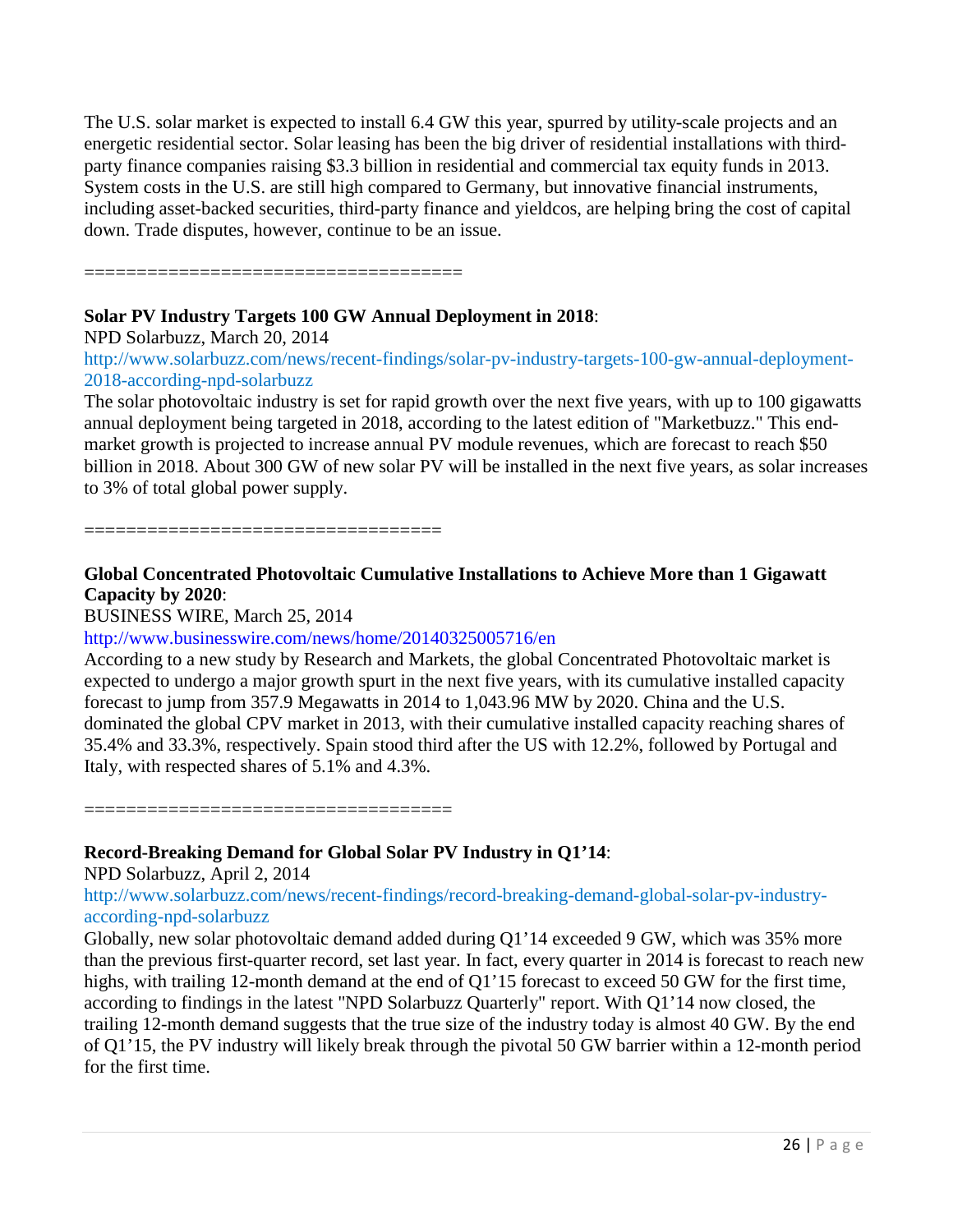======================================

# **RENEWABLES: 2017-2018**

The preceding technology-by-technology analysis suggests that renewables could grow from 12.87% of net electrical generation in 2013 to 13.47% in 2014, 14.40% in 2015, and 15.31% in 2016.

While no assumptions on a technology-by-technology basis have been made for the period after 2016, it should be noted that the percentage of the nation's net electrical generation represented by renewable energy has expanded from 8.85% in 2004 to 12.87% in 2013-- that is, the percentage has widened, on average, by roughly 0.4% each year over the past decade (e.g., from 10.0% to 10.4% over a year's time). Given the mix of dropping costs, continued pressure by state RPSs, and the political desire to displace coal (as well as other fossil fuels and nuclear power) - particularly in light of climate change concerns, it seems reasonable to expect this past decade's pace of growth to at least continue for the near term.

**Assuming a continued increase of 0.4% per year in renewable energy's share of net electrical generation, that would mean that the contribution from those sources would grow from 15.31% in 2016 to 15.71% in 2017 and 16.11% by 2018**.

Forecasts and Trends for Renewable Energy Noted by Other Sources:

### **NREL Says Renewables Can Meet 80% of U.S. Generation in 2050**:

Power Engineering, June 19, 2012

[http://www.power-eng.com/articles/2012/06/nrel-renewables-can-meet-80-percent-of-us-generation-in-](http://www.power-eng.com/articles/2012/06/nrel-renewables-can-meet-80-percent-of-us-generation-in-2050.html)[2050.html](http://www.power-eng.com/articles/2012/06/nrel-renewables-can-meet-80-percent-of-us-generation-in-2050.html)

A new report published by the National Renewable Energy Laboratory seeks to find the extent to which renewable energy supply can meet the electricity demands of the U.S. over the next several decades. The study explores the implications and challenges of very high renewable electricity generation levels from 30 percent up to 90 percent, focusing on 80 percent, of all U.S. electricity generation from renewable technologies — in 2050. Amongst the findings, the report reveals that renewable electricity generation from technologies that are commercially available today, in combination with a more flexible electric system, are more than adequate to supply 80 percent of total U.S. electricity generation in 2050 while meeting electricity demand on an hourly basis in every region of the country.

======================================

### **Hawaii Expected to Hit 15% Clean-Energy Goal by 2015**:

American City Business Journals/Honolulu, by Duane Shimogawa, January 10, 2013 <http://www.bizjournals.com/pacific/news/2013/01/10/alm-hawaii-will-exceed-15-clean.html> Hawaii is on track to meet -- and maybe surpass -- its target of obtaining 15% of its power from lowcarbon sources by 2015, according to Hawaiian Electric Company. The Hawaii Clean Energy Initiative aims to achieve 70 percent clean energy by 2030, which includes 40 percent coming from locallygenerated renewable sources and the other 30 percent from energy efficiency and conservation measures. But although the state is well on its way to reaching its renewable energy goal, there may not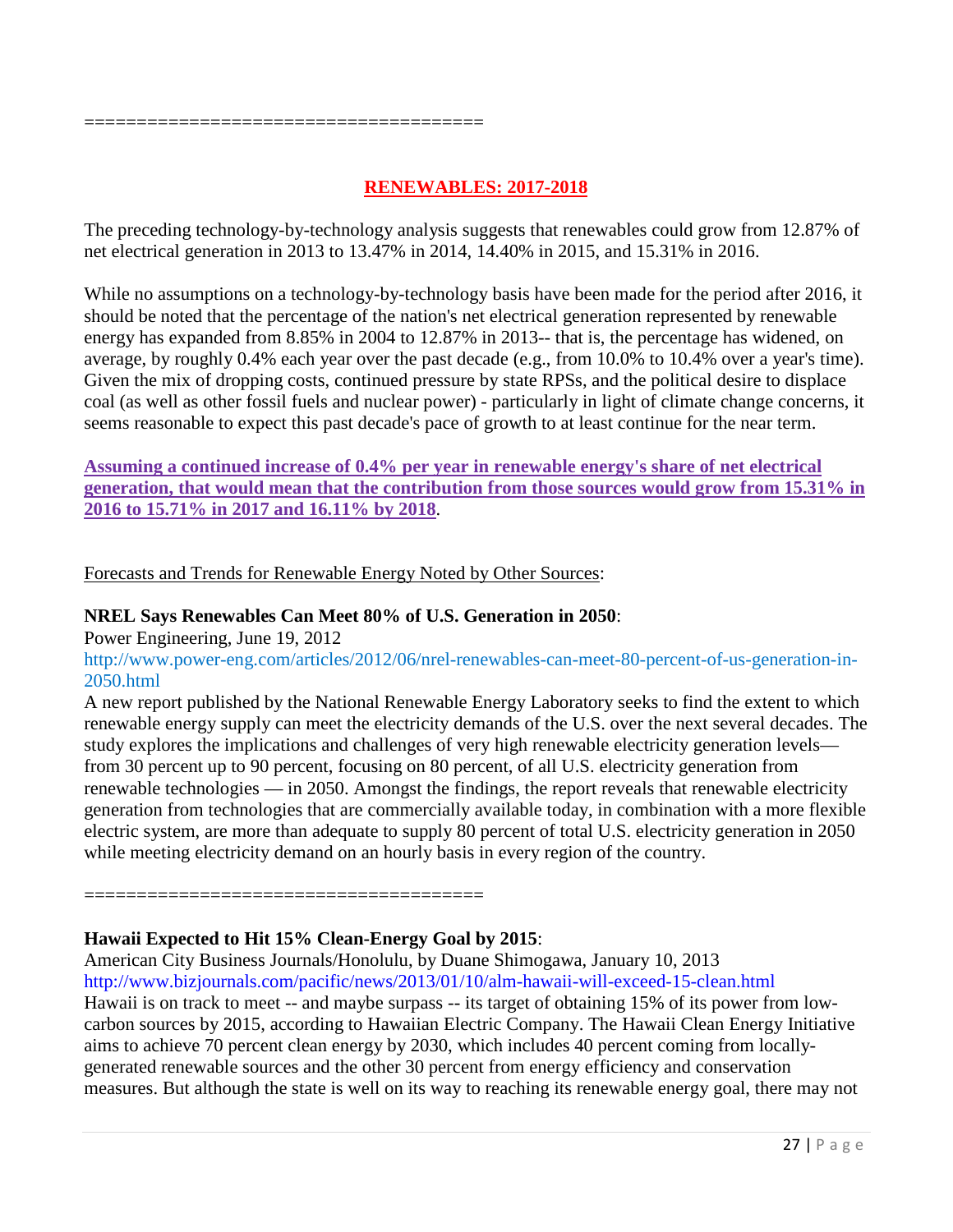be much left in the pipeline for projects, other than planned biofuels projects from Aina Koa Pono and Hawaii BioEnergy, as well as the proposed 200 megawatts of wind energy from Lanai and OTEC International's 100-megawatt ocean thermal energy conversion planned project.

=====================================

# **BP Forecasts Renewables to Be the Fastest Growing Energy Class Through 2030**:

Biomass Magazine, by Erin Voegele, January 16, 2013

[http://www.biomassmagazine.com/articles/8529/bp-renewables-to-be-the-fastest-growing-energy-class](http://www.biomassmagazine.com/articles/8529/bp-renewables-to-be-the-fastest-growing-energy-class-though-2030)[though-2030](http://www.biomassmagazine.com/articles/8529/bp-renewables-to-be-the-fastest-growing-energy-class-though-2030)

BP expects renewables to continue to be the fastest growing class of energy over the next several years. According to the "BP Energy Outlook 2030," renewables will gain market share from a small base as they increase at an average of 7.6 percent a year through 2030. Overall, BP estimates that renewable energy production will grow from 4 percent to 11 percent by 2030. "Including biofuels, renewables are expected to have a higher share of primary energy than nuclear by 2030," said BP. Renewables are expected to contribute to 27 percent of the sector's growth through 2030. In the transportation sector alone, there is expected to be some diversification away from oil, with 13 percent of the fuel mix coming from biofuels, 16 percent from natural gas, and 2 percent from electricity.

=======================================

# **Oklahoma Is Ahead of Schedule in Renewable Energy Goal**:

Oklahoman, by Paul Monies, March 8, 2013

[http://www.energybiz.com/article/13/03/oklahoma-ahead-schedule-renewable-energy-goal-officials](http://www.energybiz.com/article/13/03/oklahoma-ahead-schedule-renewable-energy-goal-officials-say&utm_medium=eNL&utm_campaign=EB_DAILY&utm_term=Original-Member)[say&utm\\_medium=eNL&utm\\_campaign=EB\\_DAILY&utm\\_term=Original-Member](http://www.energybiz.com/article/13/03/oklahoma-ahead-schedule-renewable-energy-goal-officials-say&utm_medium=eNL&utm_campaign=EB_DAILY&utm_term=Original-Member) Helped by a year-end surge of completed wind projects, Oklahoma is well ahead of schedule for a state goal for renewable energy capacity. The state's renewable energy goal, passed in 2010, called for 15 percent renewable energy by 2015. Oklahoma came close to meeting that mark in 2011, with 14.5 percent. More than 1,100 megawatts of wind power capacity came online last year in the state. Oklahoma now ranks sixth in the nation for wind energy capacity. The state was in eighth place in 2011.

======================================

### **Strong Growth for Renewables Expected Through to 2030**:

Bloomberg New Energy Finance, April 22, 2013

<http://about.bnef.com/press-releases/strong-growth-for-renewables-expected-through-to-2030>

Annual investment in new renewable power capacity is set to rise by anywhere from two and a half times to more than four and a half times between now and 2030. The likeliest scenario implies a jump of 230%, to \$630 billion per year by 2030, driven by further improvements in the cost-competitiveness of wind and solar technologies relative to fossil fuel alternatives, as well as an increase in the roll-out of non-intermittent clean energy sources like hydro, geothermal and biomass. Bloomberg's "Global Energy and Emissions Model" shows the investment requirement for new clean energy assets in the year 2030 at \$630billion (in nominal terms), more than three times the investment in the renewable energy capacity that was built in 2012. This 2030 investment figure is 35% higher than that produced in Bloomberg New Energy Finance's last global forecast a year ago, and the projection for total installed renewable energy capacity by that date is 25% higher than in that previous forecast, at 3,500GW. In the power sector, the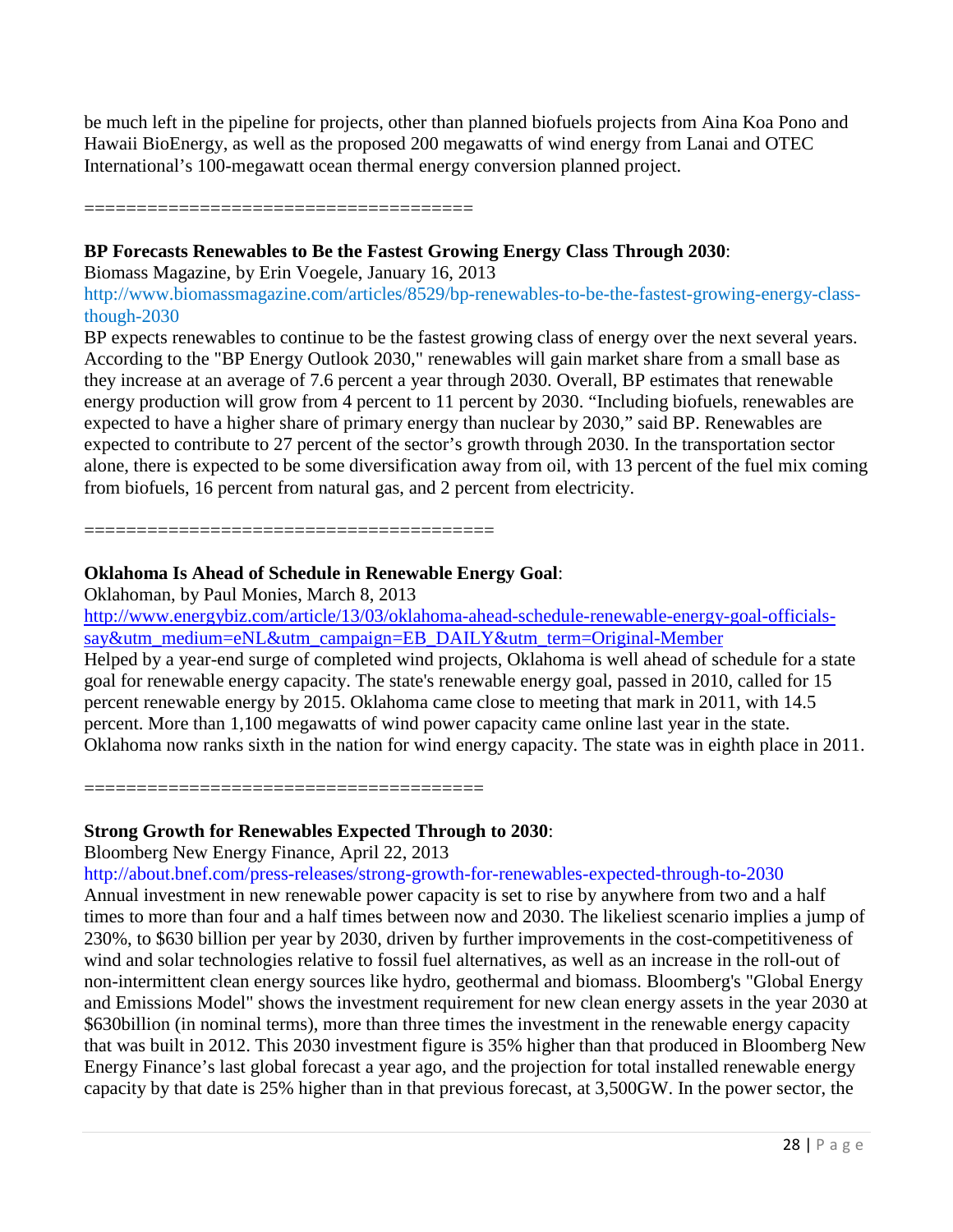research company's latest forecasts project that 70% of new power generation capacity added between 2012 and 2030 will be from renewable technologies (including large hydro). Only 25% will be in the form of coal, gas or oil, the remaining being nuclear.

### =====================================

### **IEA Says Renewables to Become World's Second-Largest Power Source by 2016**:

FirstEnercastFinancial.com, by Sarah Kent, June 26, 2013

[http://www.firstenercastfinancial.com/news/story/53896-renewables-become-worlds-secondlargest](http://www.firstenercastfinancial.com/news/story/53896-renewables-become-worlds-secondlargest-power-source-2016-iea)[power-source-2016-iea](http://www.firstenercastfinancial.com/news/story/53896-renewables-become-worlds-secondlargest-power-source-2016-iea)

and

Agence France-Presse, June 26, 2013

[http://www.industryweek.com/environment/renewable-energy-use-gaining-worldwide?NL=IW-](http://www.industryweek.com/environment/renewable-energy-use-gaining-worldwide?NL=IW-07&Issue=IW-07_20130627_IW-07_102&YM_RID=kbossong614%40yahoo.com&YM_MID=1405290&sfvc4enews=42)[07&Issue=IW-07\\_20130627\\_IW-](http://www.industryweek.com/environment/renewable-energy-use-gaining-worldwide?NL=IW-07&Issue=IW-07_20130627_IW-07_102&YM_RID=kbossong614%40yahoo.com&YM_MID=1405290&sfvc4enews=42)

[07\\_102&YM\\_RID=kbossong614@yahoo.com&YM\\_MID=1405290&sfvc4enews=42](http://www.industryweek.com/environment/renewable-energy-use-gaining-worldwide?NL=IW-07&Issue=IW-07_20130627_IW-07_102&YM_RID=kbossong614%40yahoo.com&YM_MID=1405290&sfvc4enews=42)

According to the International Energy Agency, renewable energy is set to surpass natural gas to become the world's second-largest power source by 2016. In its annual report on the medium-term outlook for renewables, IEA said that by 2016 renewables will be second only to coal as a global electricity source and by 2018 will account for a quarter of gross power generation, that is an increase of 40% from 2012. Non-hydro renewable power, mainly wind and solar photovoltaics, is projected to grow from 4% of all power generation in 2011 to 8% in 2018. The role of biofuels for transport and renewable heat is also set to increase, though at a slower rate than renewable electricity. Global biofuels production is expected to rise by more than 25% from 2012 to 2018 to reach 2.4 million barrels a day.

====================================

### **Hawaii to Aim Higher Than 40% Renewable Energy**:

American City Business Journals/Honolulu, September 9, 2013

<http://www.bizjournals.com/pacific/news/2013/09/09/hawaii-looks-to-exceed-40-renewable.html> Hawaii, which is currently generating nearly 14 percent of its electricity from renewable sources and well on its way to achieving 40 percent clean energy by 2030, is projecting to eclipse 40 percent and is looking to set a new goal. The State Energy Office plans to work with stakeholders and come up with a strategy to do that. The Hawaii Clean Energy Initiative in 2008 set the goals for the state to get to 70 percent of its electricity from renewable energy by 2030 — 40 percent from locally generated sources and 30 percent from energy conservation. In terms of the efficiency side, Hawaii is currently at 16.4 percent.

====================================

### **Distributed Generation Is Poised to Soar Over Next Five Years**:

American Council on Renewable Energy, September 9, 2013

[http://www.energyfactcheck.org/slideshow/renewables-work-best-from-a-central-utility-owned](http://www.energyfactcheck.org/slideshow/renewables-work-best-from-a-central-utility-owned-distribution-point-just-like-fossil-fuels-distributed-generation-dg-is-a-niche-market-for-rich-off-the-grid-enthusias)[distribution-point-just-like-fossil-fuels-distributed-generation-dg-is-a-niche-market-for-rich-off-the-grid](http://www.energyfactcheck.org/slideshow/renewables-work-best-from-a-central-utility-owned-distribution-point-just-like-fossil-fuels-distributed-generation-dg-is-a-niche-market-for-rich-off-the-grid-enthusias)[enthusias](http://www.energyfactcheck.org/slideshow/renewables-work-best-from-a-central-utility-owned-distribution-point-just-like-fossil-fuels-distributed-generation-dg-is-a-niche-market-for-rich-off-the-grid-enthusias)

Distributed generation – electricity produced and consumed onsite – is growing quickly. In many places, rooftop solar, geothermal and other technologies are providing power to property owners and lowering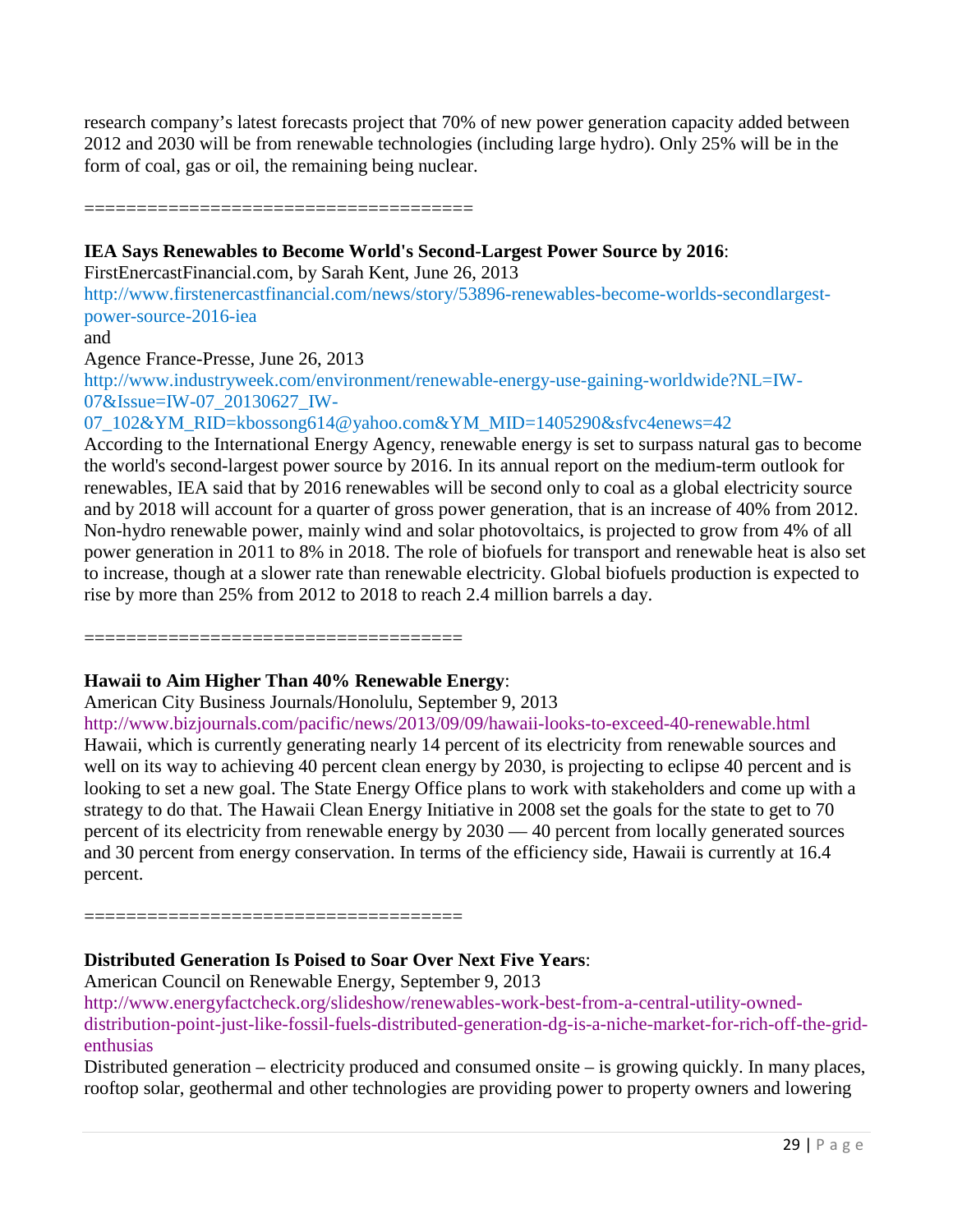costs while increasing the resilience of the electric grid. From 2013 to 2018, 220 GW of distributed solar PV will be installed worldwide. The U.S. is on pace to see one new solar installation every 83 seconds by 2016. California has set a goal of developing 12,000 megawatts of distributed renewable energy by 2020. The total capacity of distributed generation installed in New England is likely to triple by 2021. Distributed wind currently tops over 800 MW, from more than 69,000 turbines across all 50 states plus Puerto Rico and the U.S. Virgin Islands.

====================================

# **IEA Says Renewables on Track to Overtake Gas in a Few Years**:

MarketWatch/Energy Ticker, October 7, 2013

[http://blogs.marketwatch.com/energy-ticker/2013/10/07/coal-remains-power-generator-king-through-](http://blogs.marketwatch.com/energy-ticker/2013/10/07/coal-remains-power-generator-king-through-2035-iea)[2035-iea](http://blogs.marketwatch.com/energy-ticker/2013/10/07/coal-remains-power-generator-king-through-2035-iea)

Renewable energy will overtake natural gas as an electricity source worldwide in the next few years, according to projections by the International Energy Agency. Coal will remain the top fuel for generating electricity for the next 20 years, with growth in coal-fired power in emerging markets outweighing its decline in rich countries. Coal will continue to trend upward unless governments take steps to promote cleaner sources of power. However, renewables will be almost level with coal by 2035.

==================================

# **Renewable Energy to Be Half of Global Generation Increase to 2035**:

U.S. Department of Energy, November 20, 2013 [http://apps1.eere.energy.gov/news/news\\_detail.cfm/news\\_id=21070](http://apps1.eere.energy.gov/news/news_detail.cfm/news_id=21070) and

International Energy Agency, November 12, 2013

<http://www.iea.org/newsroomandevents/pressreleases/2013/november/name%2c44368%2cen.html> Renewable energy sources could account for nearly half of the increase in global power generation through 2035, according to the International Energy Agency's 2013 edition of the "World Energy Outlook." Wind energy and solar energy could make up 45% of that expansion in renewables. The report also found that a renewed global focus on energy efficiency is taking hold and is set to deliver multiple benefits. China is expected to see the biggest absolute increase in generation from renewable sources, more than the increase in the European Union, the United States, and Japan combined. In terms of trends in energy efficiency, the IEA found that potential for energy efficiency is still far from exhausted: two-thirds of the economic potential of energy efficiency remains untapped. In addition, North America's demand for crude oil imports all but disappears by 2035 and the region becomes a larger exporter of oil products.

=====================================

# **NERC Says California Set to Double Solar, Wind Capacity by 2020**:

Electric Light & Power Magazine, December 6, 2013 [http://www.elp.com/articles/2013/12/nerc-sees-california-set-to-double-solar-wind-capacity-by-](http://www.elp.com/articles/2013/12/nerc-sees-california-set-to-double-solar-wind-capacity-by-2020.html)[2020.html](http://www.elp.com/articles/2013/12/nerc-sees-california-set-to-double-solar-wind-capacity-by-2020.html)

The state of California is preparing to double the power generation it derives from wind power and solar energy in the next seven years as electric power companies work to meet the thresholds set by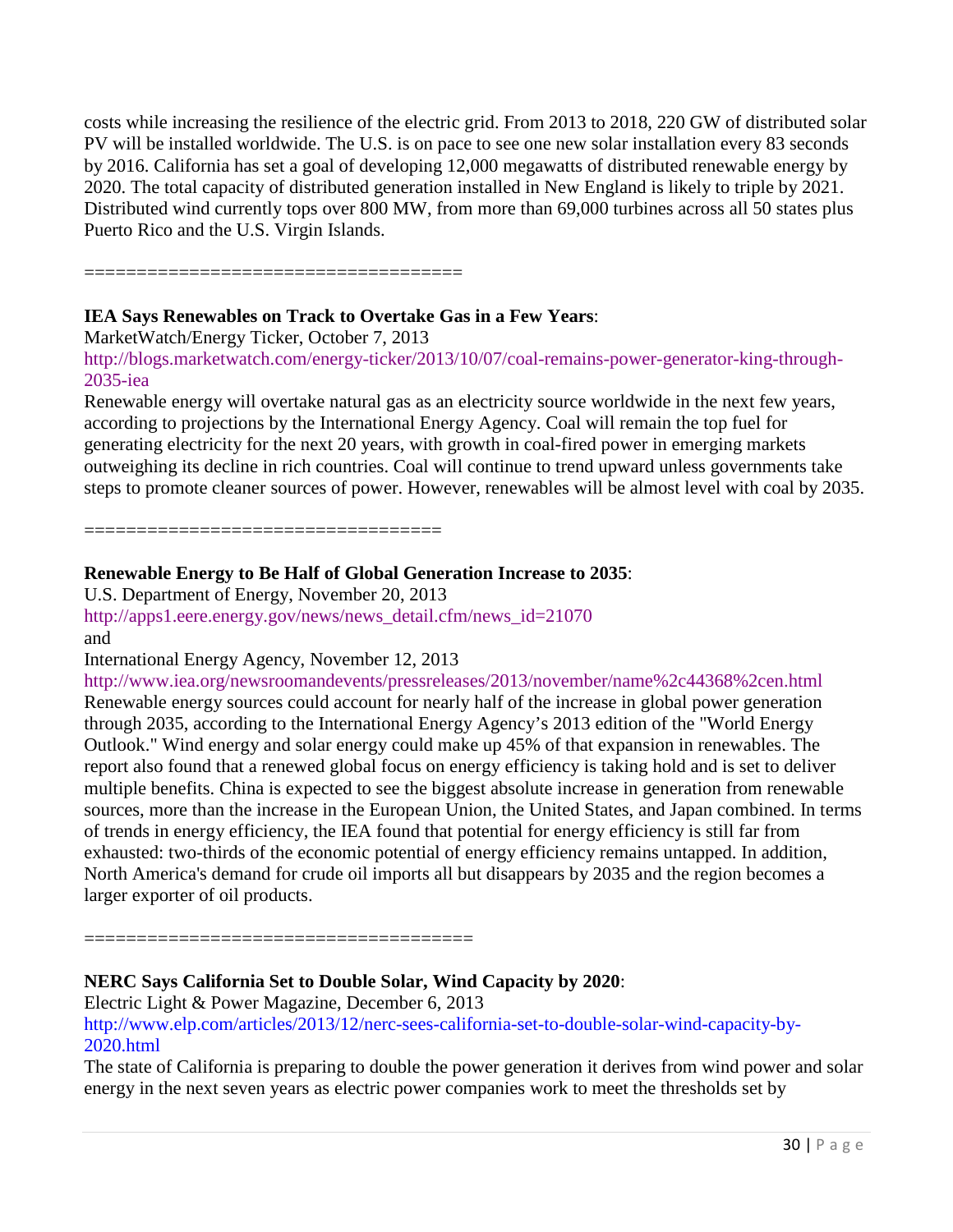California's 33 percent by 2020 renewable portfolio standard. The North American Electric Reliability Corp. and the California Independent System Operator are scrutinizing the renewable energy resources of California. According to their assessment, the power grid run by the California ISO now has 10.7 GW of wind and solar power. The state is about to bring online another 8 GW of renewable energy by the end of the RPS deadline in 2020.

========================

### **International Renewable Energy Agency Maps Out Path to Double the Global Share of Renewable Energy**:

International Renewable Energy Agency, January 20, 2014

[http://www.irena.org/News/Description.aspx?NType=A&mnu=cat&PriMenuID=16&CatID=84&News\\_](http://www.irena.org/News/Description.aspx?NType=A&mnu=cat&PriMenuID=16&CatID=84&News_ID=349)  $ID = 349$ 

The global renewable energy share can reach and exceed 30% by 2030 at no extra cost, according to a new study "REmap 2030" which maps out a pathway for doubling the share of renewable energy in the global energy mix based on technologies that are available today. Energy efficiency and improved availability of cost-effective renewable energy technologies can advance the share of renewables in the global energy mix by up to 36%. The deployment of modern renewable energy (renewable energy sources that exclude traditional burning of biomass such as wood) needs to grow more than threefold. "REmap 2030" builds on the analysis of the energy supply and demand of 26 countries, which account for 74% of projected global energy consumption in 2030.

======================================

# **Renewables Can Safely Reach 30% Penetration**:

EnvironmentalLeader.com, February 28, 2014

<http://www.environmentalleader.com/2014/02/28/renewables-can-safely-reach-30-penetration-iea> Carbon-free wind power and solar photovoltaics can be fully integrated into power systems in large volumes without compromising grid stability and at a reasonable cost, according to a new study released by the International Energy Agency, "The Power of Transformation – Wind, Sun and the Economics of Flexible Power Systems." It says that integrating high percentages, up to 30 percent, of variable generation can come at little additional cost in the long term. Currently, wind and solar PV account for just about 3 percent of world electricity generation although a few countries already feature a much high percentage.

==================================

# **Energy Secretary Predicts 30-40 Percent Renewable Energy by 2030**:

Here And Now, March 4, 2014

<http://hereandnow.wbur.org/2014/03/04/ernest-moniz-energy>

Asked during a recent interview when solar and wind will represent a significant part of energy production, U.S. Energy Secretary Ernest Moniz responded: "The growth has been very dramatic, really. In the last four or five years, we have seen a doubling of wind and solar. We expect another doubling over the next several years. Last year we had 2,300 megawatts of large-scale solar alone put in place. What we are seeing with wind - in particular on-shore wind - and solar, is that costs have come down pretty dramatically, and with that cost reduction is coming rapidly-increased deployment. Now